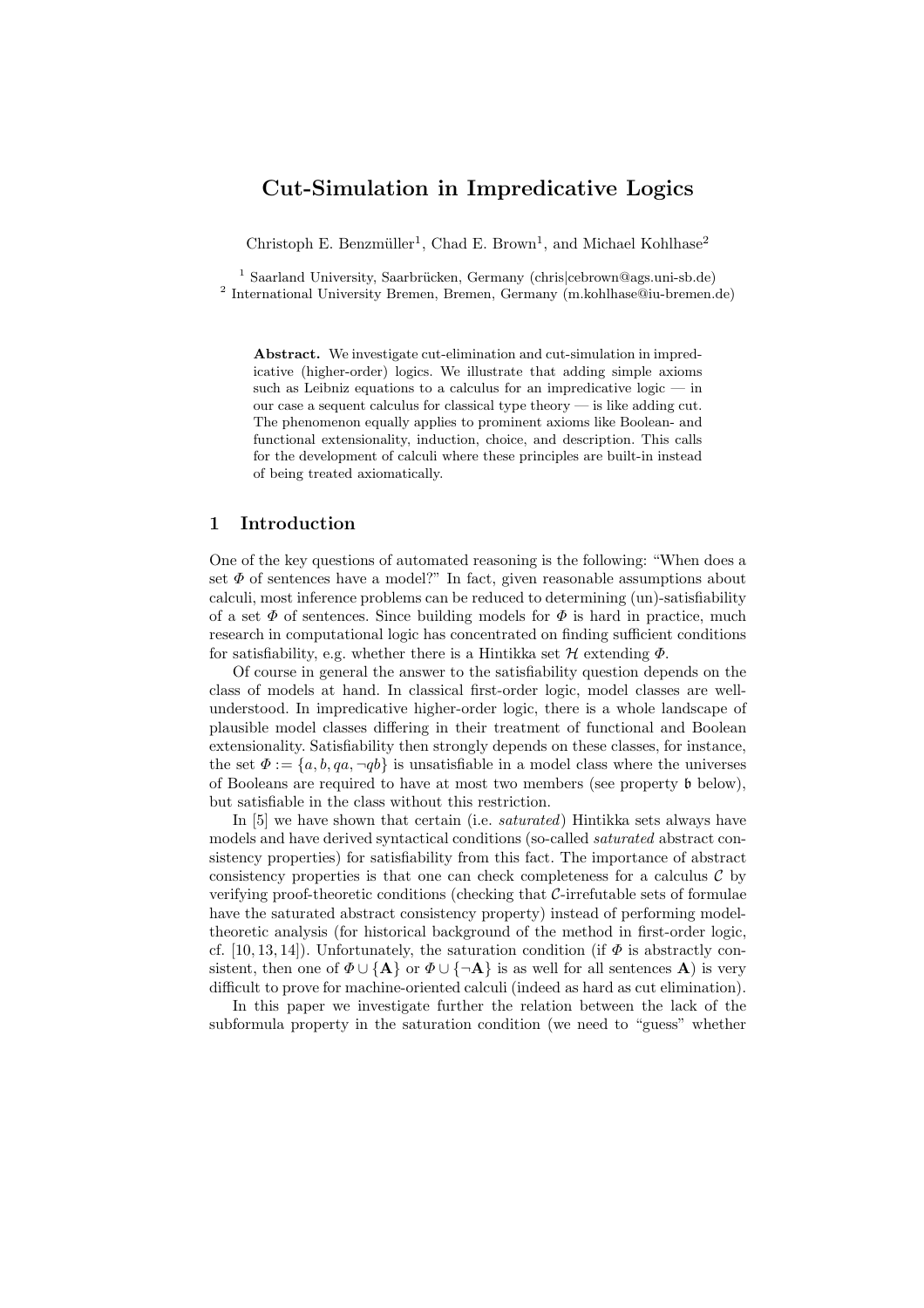to extend  $\Phi$  by **A** or  $\neg$ **A** on our way to a Hintikka set for all sentences **A**) and the cut rule (where we have to "guess, i.e. search for in an automated reasoning setting" the cut formula  $A$ ). A side result is the insight that there exist "cutstrong" formulae which support the effective simulation of cut in calculi for impredicative logics.

In Section 2, we will fix notation and review the relevant results from [5]. We define in Section 3 a basic sequent calculus and study the correspondence between saturation in abstract consistency classes and cut-elimination. In Section 4 we introduce the notion of "cut-strong" formulae and sequents and show that they support the effective simulation of cut. In Section 5 we demonstrate that the pertinent extensionality axioms are cut-strong. We develop alternative extensionality rules which do not suffer from this problem. Further rules are needed to ensure Henkin completeness for this calculus with extensionality. These new rules correspond to the acceptability conditions we propose in Section 6 to ensure the existence of models and the existence of saturated extensions of abstract consistence classes.

## 2 Higher-Order Logic

In [5] we have re-examined the semantics of classical higher-order logic with the purpose of clarifying the role of extensionality. For this we have defined eight classes of higher-order models with respect to various combinations of Boolean extensionality and three forms of functional extensionality. We have also developed a methodology of abstract consistency (by providing the necessary model existence theorems) needed for instance, to analyze completeness of higher-order calculi with respect to these model classes. We now briefly summarize the main notions and results of [5] as required for this paper. Our impredicative logic of choice is Church's classical type theory.

Syntax: Church's Simply Typed  $\lambda$ -Calculus. As in [9], we formulate higher-order logic ( $HOC$ ) based on the simply typed  $\lambda$ -calculus. The set of simple types T is freely generated from basic types  $o$  and  $\iota$  using the function type constructor  $\rightarrow$ .

For formulae we start with a set V of (typed) variables (denoted by  $X_{\alpha}$ , Y, Z,  $X^1_\beta, X^2_\gamma \ldots$ ) and a signature  $\Sigma$  of (typed) constants (denoted by  $c_\alpha, f_{\alpha \to \beta}, \ldots$ ). We let  $V_{\alpha}$  ( $\Sigma_{\alpha}$ ) denote the set of variables (constants) of type  $\alpha$ . The signature  $\Sigma$  of constants includes the logical constants  $\neg_{o\to o}$ ,  $\vee_{o\to o\to o}$  and  $\Pi^{\alpha}_{(\alpha\to o)\to o}$  for each type  $\alpha$ ; all other constants in  $\Sigma$  are called parameters. As in [5], we assume there is an infinite cardinal  $\aleph_s$  such that the cardinality of  $\Sigma_\alpha$  is  $\aleph_s$  for each type  $\alpha$  (cf. [5](3.16)). The set of  $HOL$ -formulae (or terms) are constructed from typed variables and constants using application and  $\lambda$ -abstraction. We let  $\mathit{wf}_{\alpha}(\Sigma)$  be the set of all terms of type  $\alpha$  and  $\mathit{wff}(\Sigma)$  be the set of all terms.

We use vector notation to abbreviate  $k$ -fold applications and abstractions as  $\mathbf{A}\overline{\mathbf{U}^{k}}$  and  $\lambda \overline{X^{k}}$  **A**, respectively. We also use Church's dot notation so that stands for a (missing) left bracket whose mate is as far to the right as possible (consistent with given brackets). We use infix notation  $\mathbf{A} \vee \mathbf{B}$  for  $((\vee \mathbf{A})\mathbf{B})$  and binder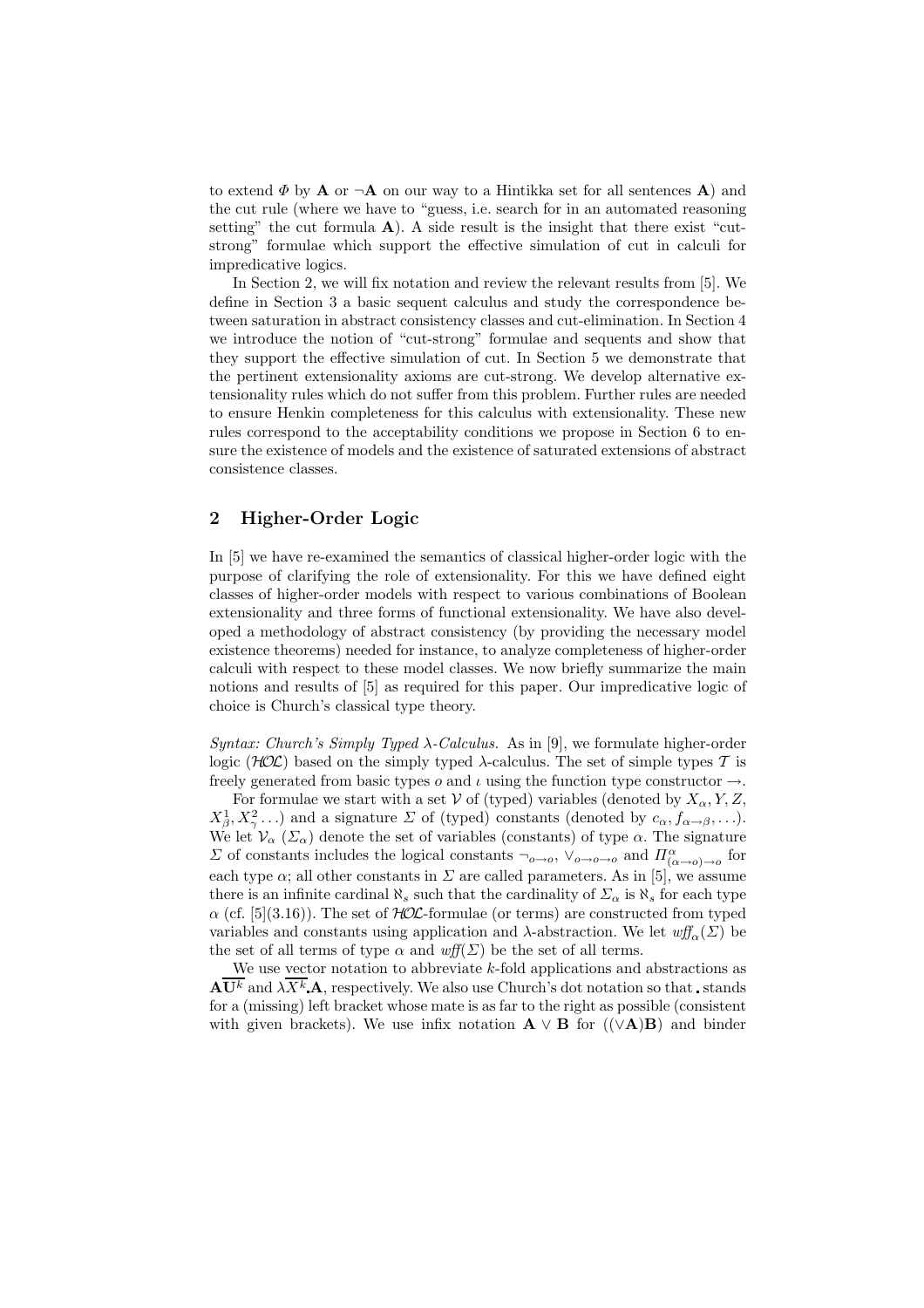notation  $\forall X_{\alpha} \mathbf{A}$  for  $(\Pi^{\alpha}(\lambda X_{\alpha} \mathbf{A}_{\alpha}))$ . We further use  $\mathbf{A} \wedge \mathbf{B}$ ,  $\mathbf{A} \Rightarrow \mathbf{B}$ ,  $\mathbf{A} \Leftrightarrow \mathbf{B}$ and  $\exists X_\alpha \mathbf{A}$  as shorthand for formulae defined in terms of  $\neg$ ,  $\vee$  and  $\Pi^\alpha$  (cf. [5]). Finally, we let  $(\mathbf{A}_{\alpha} \doteq^{\alpha} \mathbf{B}_{\alpha})$  denote the Leibniz equation  $\forall P_{\alpha \to \alpha} (PA) \Rightarrow PB$ .

Each occurrence of a variable in a term is either bound by a  $\lambda$  or free. We use  $free(\bf{A})$  to denote the set of free variables of  $\bf{A}$  (i.e., variables with a free occurrence in  $\bf{A}$ ). We consider two terms to be equal if the terms are the same up to the names of bound variables (i.e., we consider  $\alpha$ -conversion implicitly). A term **A** is closed if  $free(A)$  is empty. We let  $\text{cut}^{\mathcal{A}}_{\alpha}(\Sigma)$  denote the set of closed terms of type  $\alpha$  and  $\text{cutf}(\Sigma)$  denote the set of all closed terms. Each term  $\mathbf{A} \in \text{wff}_{o}(\Sigma)$  is called a proposition and each term  $\mathbf{A} \in \text{cwff}_{o}(\Sigma)$  is called a sentence.

We denote substitution of a term  $A_{\alpha}$  for a variable  $X_{\alpha}$  in a term  $B_{\beta}$  by  $[A/X]$ B. Since we consider  $\alpha$ -conversion implicitly, we assume the bound variables of B avoid variable capture.

Two common relations on terms are given by  $\beta$ -reduction and  $\eta$ -reduction. A β-redex  $(\lambda X \mathbf{A}) \mathbf{B}$  β-reduces to  $[\mathbf{B}/X] \mathbf{A}$ . An *η*-redex  $(\lambda X \mathbf{C} X)$  (where  $X \notin$  $free(\mathbf{C})$  η-reduces to C. For  $\mathbf{A}, \mathbf{B} \in \text{wff}_{\alpha}(\Sigma)$ , we write  $\mathbf{A} \equiv_{\beta} \mathbf{B}$  to mean  $\mathbf{A}$  can be converted to **B** by a series of  $\beta$ -reductions and expansions. Similarly,  $\mathbf{A} \equiv_{\beta n} \mathbf{B}$ means **A** can be converted to **B** using both  $\beta$  and  $\eta$ . For each  $A \in \text{wff}(\Sigma)$  there is a unique  $\beta$ -normal form (denoted  $\mathbf{A} \vert_{\beta}$ ) and a unique  $\beta \eta$ -normal form (denoted  ${\bf A}\vert_{\beta\eta}$ ). From this fact we know  ${\bf A}\equiv_{\beta}{\bf B}$   $({\bf A}\equiv_{\beta\eta}{\bf B})$  iff  ${\bf A}\vert_{\beta}\equiv {\bf B}\vert_{\beta}$   $({\bf A}\vert_{\beta\eta}\equiv {\bf B}\vert_{\beta\eta})$ .

A non-atomic formula in  $\mathit{wff}_{o}(\Sigma)$  is any formula whose  $\beta$ -normal form is of the form  $[c\overline{A^n}]$  where c is a logical constant. An atomic formula is any other formula in  $\mathit{wf}_o(\Sigma)$ .

Semantics: Eight Model Classes. For each  $* \in \{\beta, \beta\eta, \beta \xi, \beta\}$ ,  $\beta\beta$ ,  $\beta\beta\beta$ ,  $\beta\beta\beta\}$  (the latter set will be abbreviated by  $\mathbf{\Theta}$  in the remainder) we define  $\mathfrak{M}_{*}$  to be the class of all  $\Sigma$ -models M such that M satisfies property q and each of the additional properties  $\{\eta, \xi, \mathfrak{h}\}\$  indicated in the subscript  $\ast$  (cf. [5](3.49)). Special cases of  $\Sigma$ -models are Henkin models and standard models (cf. [5](3.50 and 3.51)). Every model in  $\mathfrak{M}_{\beta\mathfrak{h}}$  is isomorphic to a Henkin model (see the discussion following  $[5](3.68)$ .

Saturated Abstract Consistency Classes and Model Existence. Finally, we review the model existence theorems proved in [5]. There are three stages to obtaining a model in our framework. First, we obtain an abstract consistency class  $I_{\Sigma}$  (usually defined as the class of irrefutable sets of sentences with respect to some calculus). Second, given a (sufficiently pure) set of sentences  $\Phi$  in the abstract consistency class  $\Gamma_{\!\Sigma}$  we construct a Hintikka set  $\mathcal H$  extending  $\Phi$ . Third, we construct a model of this Hintikka set (and hence a model of  $\Phi$ ).

A  $\Sigma$ -abstract consistency class  $\Gamma_{\!\Sigma}$  is a class of sets of  $\Sigma$ -sentences. An abstract consistency class is always required to be closed under subsets (cf.  $[5](6.1)$ ). Sometimes we require the stronger property that  $\Gamma_{\Sigma}$  is compact, i.e., a set  $\Phi$  is in  $\Gamma_{\!\Sigma}$  iff every finite subset of  $\Phi$  is in  $\Gamma_{\!\Sigma}$  (cf. [5](6.1,6.2)).

To describe further properties of abstract consistency classes, we use the notation  $S * a$  for  $S \cup \{a\}$  as in [5]. The following is a list of properties a class  $\Gamma_{\Sigma}$  of sets of sentences can satisfy with respect to arbitrary  $\Phi \in \Gamma_{\Sigma}$  (cf. [5](6.5)):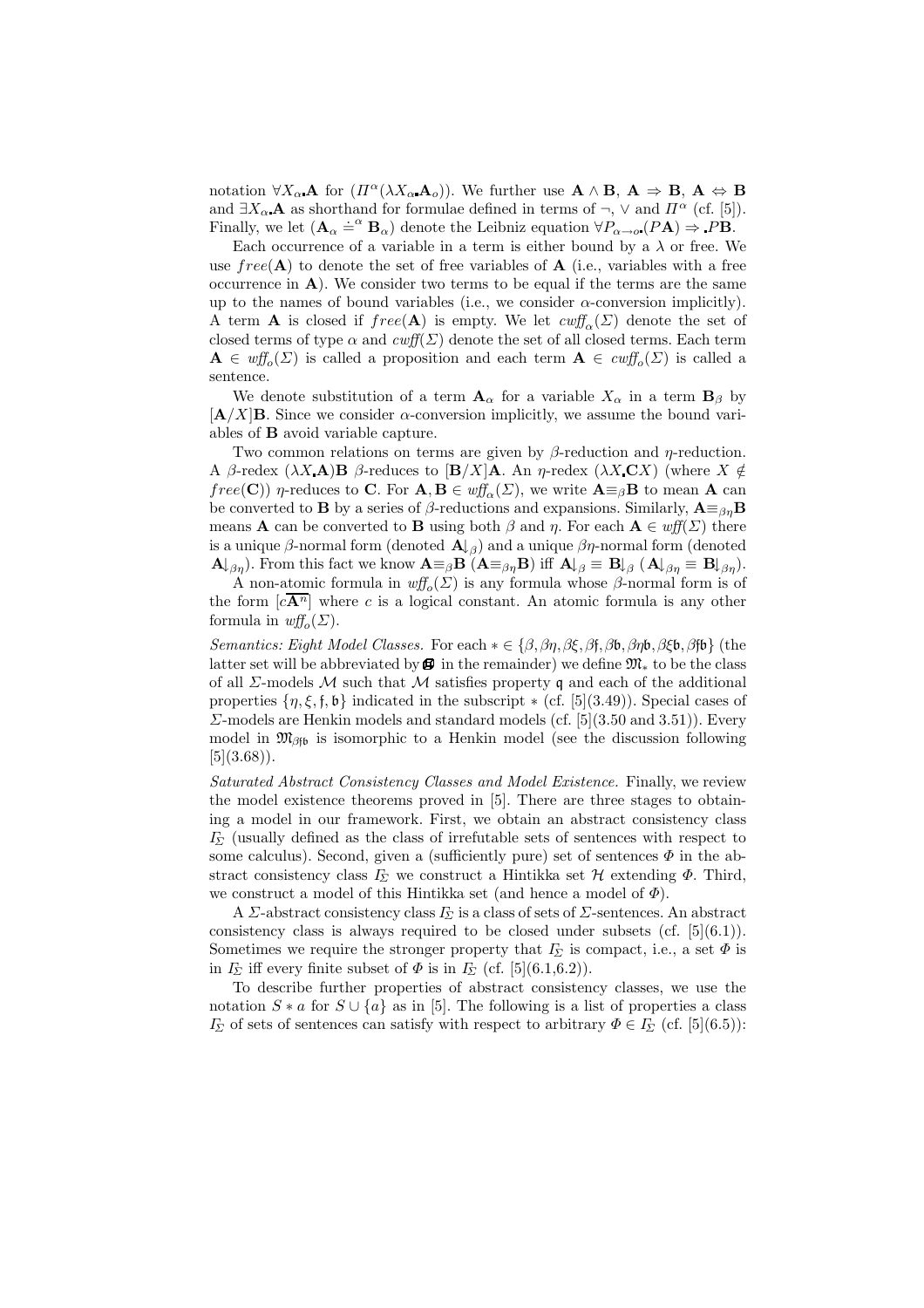- $\nabla_{c}$  If **A** is atomic, then  $\mathbf{A} \notin \Phi$  or  $\neg \mathbf{A} \notin \Phi$ .
- $\nabla$ , If  $\neg\neg \mathbf{A} \in \Phi$ , then  $\Phi * \mathbf{A} \in I_{\Sigma}$ .
- $\nabla_{\beta}$  If  $\mathbf{A} \equiv_{\beta} \mathbf{B}$  and  $\mathbf{A} \in \Phi$ , then  $\Phi * \mathbf{B} \in I_{\Sigma}$ .
- $\nabla_{\eta}$  If  $\mathbf{A} \equiv_{\beta\eta} \mathbf{B}$  and  $\mathbf{A} \in \Phi$ , then  $\Phi * \mathbf{B} \in I_{\Sigma}$ .
- $\nabla_{\!\mathsf{V}}$  If  $\mathbf{A} \vee \mathbf{B} \in \Phi$ , then  $\Phi * \mathbf{A} \in I_{\Sigma}$  or  $\Phi * \mathbf{B} \in I_{\Sigma}$ .
- $\nabla$  If  $\neg(\mathbf{A} \vee \mathbf{B}) \in \Phi$ , then  $\Phi * \neg \mathbf{A} * \neg \mathbf{B} \in I_{\Sigma}$ .
- $\nabla_{\!\mathsf{Y}}$  If  $\Pi^{\alpha} \mathbf{F} \in \Phi$ , then  $\Phi * \mathbf{FW} \in I_{\Sigma}$  for each  $\mathbf{W} \in \text{curl}_{\alpha}(\Sigma)$ .
- $\nabla$ <sub>∃</sub> If  $\neg \Pi^{\alpha} \mathbf{F} \in \Phi$ , then  $\Phi * \neg(\mathbf{F}w) \in \varGamma_{\Sigma}$  for any parameter  $w_{\alpha} \in \varSigma_{\alpha}$  which does not occur in any sentence of  $\Phi$ .
- $\nabla_b$  If  $\neg(\mathbf{A} \doteq^{\circ} \mathbf{B}) \in \Phi$ , then  $\Phi * \mathbf{A} * \neg \mathbf{B} \in I_{\Sigma}$  or  $\Phi * \neg \mathbf{A} * \mathbf{B} \in I_{\Sigma}$ .
- $\nabla_{\xi}$  If  $\neg(\lambda X_{\alpha} \mathbf{M} \doteq^{\alpha \rightarrow \beta} \lambda X_{\alpha} \mathbf{N}) \in \Phi$ , then  $\Phi * \neg([w/X] \mathbf{M} \doteq^{\beta} [w/X] \mathbf{N}) \in I_{\Sigma}$  for any parameter  $w_{\alpha} \in \Sigma_{\alpha}$  which does not occur in any sentence of  $\Phi$ .
- $\nabla f$  If  $\neg(\mathbf{G} \stackrel{\cdot}{=}^{\alpha \to \beta} \mathbf{H}) \in \Phi$ , then  $\Phi * \neg(\mathbf{G}w \stackrel{\cdot}{=}^{\beta} \mathbf{H}w) \in I_{\Sigma}$  for any parameter  $w_{\alpha} \in \Sigma_{\alpha}$  which does not occur in any sentence of  $\Phi$ .

 $\nabla_{\!\! sat}$  Either  $\Phi * A \in I_{\Sigma}$  or  $\Phi * \neg A \in I_{\Sigma}$ .

We say  $I_{\Sigma}$  is an abstract consistency class if it is closed under subsets and satisfies  $\nabla_c, \nabla_{\neg}$ ,  $\nabla_{\beta}, \nabla_{\vee}, \nabla_{\wedge}, \nabla_{\psi}$  and  $\nabla_{\neg}$ . We let  $\mathfrak{Acc}_{\beta}$  denote the collection of all abstract consistency classes. For each  $* \in \mathcal{B}$  we refine  $\mathfrak{Acc}_{\beta}$  to a collection  $\mathfrak{Acc}_*$  where the additional properties  $\{\nabla_n, \nabla_\xi, \nabla_\xi, \nabla_\mathfrak{b}\}\$  indicated by  $*$  are required (cf. [5](6.7)). We say an abstract consistency class  $\Gamma_{\Sigma}$  is saturated if  $\nabla_{sat}$  holds.

Using  $\nabla_c$  (atomic consistency) and the fact that there are infinitely many parameters at each type, we can show every abstract consistency class satisfies non-atomic consistency. That is, for every abstract consistency class  $\varGamma_{\!\Sigma}$ ,  $\mathbf{A} \in$  $\text{curl}_{\mathcal{O}}(\Sigma)$  and  $\Phi \in I_{\Sigma}$ , we have either  $\mathbf{A} \notin \Phi$  or  $\neg \mathbf{A} \notin \Phi$  (cf. [5](6.10)).

In [5](6.32) we show that sufficiently  $\Sigma$ -pure sets in saturated abstract consistency classes extend to saturated Hintikka sets. (A set of sentences  $\Phi$  is sufficiently Σ-pure if for each type  $\alpha$  there is a set  $\mathcal{P}_{\alpha}$  of parameters of type  $\alpha$  with cardinality  $\aleph_s$  and such that no parameter in  $\mathcal P$  occurs in a sentence in  $\Phi$ .)

In the Model Existence Theorem for Saturated Sets [5](6.33) we show that these saturated Hintikka sets can be used to construct models  $M$  which are members of the corresponding model classes  $\mathfrak{M}_*$ . Then we conclude (cf. [5](6.34)):

Model Existence Theorem for Saturated Abstract Consistency Classes: For all  $* \in \mathbf{B}$ , if  $\Gamma_{\Sigma}$  is a saturated abstract consistency class in  $\mathfrak{A}$ c $*$  and  $\Phi \in \Gamma_{\Sigma}$ is a sufficiently  $\Sigma$ -pure set of sentences, then there exists a model  $\mathcal{M} \in \mathfrak{M}_*$  that satisfies  $\Phi$ . Furthermore, each domain of M has cardinality at most  $\aleph_s$ .

In [5] we apply the abstract consistency method to analyze completeness for different natural deduction calculi. Unfortunately, the saturation condition is very difficult to prove for machine-oriented calculi (indeed as we will see in Section 3 it is equivalent to cut elimination), so Theorem  $[5](6.34)$  cannot be easily used for this purpose directly.

In Section 6 we therefore motivate and present a set of extra conditions for  $\mathfrak{Acc}_{\beta\mathfrak{f}\mathfrak{b}}$  we call **acceptability** conditions. The new conditions are sufficient to prove model existence.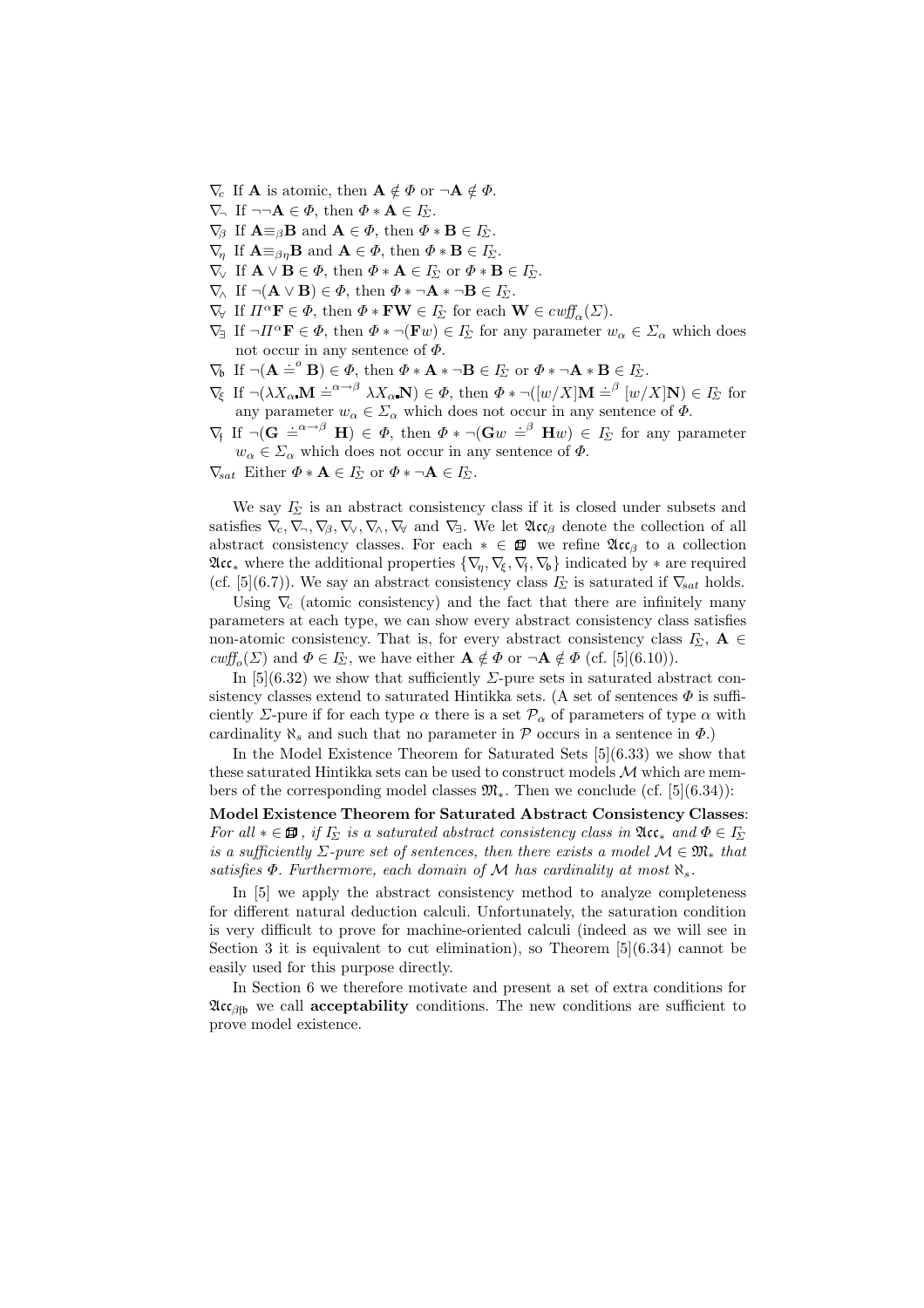**Basic Rules**

\n
$$
\begin{array}{c}\n\mathbf{A} \text{ atomic (and } \beta\text{-normal}) \\
\Delta * \mathbf{A} * \neg \mathbf{A}\n\end{array}\n\mathcal{G}(init) \qquad\n\begin{array}{c}\n\Delta * \mathbf{A} \\
\Delta * \neg \mathbf{A} \mathcal{G}(\neg) \\
\Delta * \neg \mathbf{A} \mathcal{G}(\neg) \\
\Delta * \neg \mathbf{A} \mathcal{G}(\neg) \\
\Delta * \neg (\mathbf{A} \vee \mathbf{B})\n\end{array}\n\mathcal{G}(V_{-}) \qquad\n\begin{array}{c}\n\Delta * \mathbf{A} * \mathbf{B} \\
\Delta * \neg \mathbf{A} \mathcal{G}(\neg) \\
\Delta * (\mathbf{A} \vee \mathbf{B})\n\end{array}\n\mathcal{G}(V_{+})
$$
\n
$$
\Delta * \neg (\mathbf{A}\mathbf{C}) \bigg|_{\beta} \qquad\n\mathbf{C} \in \text{curl}^{\mathcal{G}}_{\alpha}(\Sigma) \qquad\n\Delta * (\mathbf{A}\text{C}) \bigg|_{\beta} \qquad\n\begin{array}{c}\n\Delta * (\mathbf{A}\text{C}) \bigg|_{\beta} & c_{\alpha} \in \Sigma \text{ new} \\
\Delta * \Pi^{\alpha} \mathbf{A}\n\end{array}\n\mathcal{G}(H_{+}^{c})
$$
\nInversion Rule

\n
$$
\frac{\Delta * \neg \mathbf{A}}{\alpha} \mathcal{G}(\text{Inv}^{-})
$$

Inversion Rule

Weakening and Cut Rules  $\triangle$   $\mathcal{G}(weak)$  $\varDelta \cup \varDelta'$  $\triangle$  ∗ C  $\triangle$  ∗ ¬C  $g(cut)$ ∆

 $\Delta * A$ 

Fig. 1. Sequent Calculus Rules

### 3 Sequent Calculi, Cut and Saturation

We will now study cut-elimination and cut-simulation with respect to (one-sided) sequent calculi.

Sequent Calculi G. We consider a sequent to be a finite set  $\Delta$  of  $\beta$ -normal sentences from  $\text{cutf}_{o}(\Sigma)$ . A sequent calculus G provides an inductive definition for when  $\vdash_G \Delta$  holds. We say a sequent calculus rule

$$
\frac{\Delta_1 \cdots \Delta_n}{\Delta} r
$$

is **admissible** in G if  $\vdash_{\mathcal{G}} \Delta$  holds whenever  $\vdash_{\mathcal{G}} \Delta_i$  for all  $1 \leq i \leq n$ . For any natural number  $k \geq 0$ , we call an admissible rule r k-**admissible** if any instance of  $r$  can be replaced by a derivation with at most  $k$  additional proof steps. Given a sequent  $\Delta$ , a model  $\mathcal M$ , and a class  $\mathfrak M$  of models, we say  $\Delta$  is valid for  $\mathcal M$  (or *valid for*  $\mathfrak{M}$ ), if  $\mathcal{M} \models \mathbf{D}$  for some  $\mathbf{D} \in \Delta$  (or  $\Delta$  is valid for every  $\mathcal{M} \in \mathfrak{M}$ ). As for sets in abstract consistency classes, we use the notation  $\Delta * A$  to denote the set  $\Delta \cup {\bf{A}}$  (which is simply  $\Delta$  if  ${\bf A} \in \Delta$ ). Figure 1 introduces several sequent calculus rules. Some of these rules will be used to define sequent calculi, while others will be shown admissible (or even k-admissible).

Abstract Consistency Classes for Sequent Calculi. For any sequent calculus G we can define a class  $\Gamma_{\!\Sigma}^{\mathcal{G}}$  of sets of sentences. Under certain assumptions,  $\Gamma_{\!\Sigma}^{\mathcal{G}}$  is an abstract consistency class. First we adopt the notation  $\neg \Phi$  and  $\Phi \downarrow_{\beta}$  for the sets  $\{\neg \mathbf{A} | \mathbf{A} \in \Phi\}$  and  $\{\mathbf{A} \downarrow_{\beta} | \mathbf{A} \in \Phi\}$ , resp., where  $\Phi \subseteq \text{cutf}_o(\Sigma)$ . Furthermore, we assume this use of  $\neg$  binds more strongly than  $\cup$  or  $\ast$ , so that  $\neg \Phi \cup \Delta$  means  $(\neg \Phi) \cup \Delta$  and  $\neg \Phi * A$  means  $(\neg \Phi) * A$ .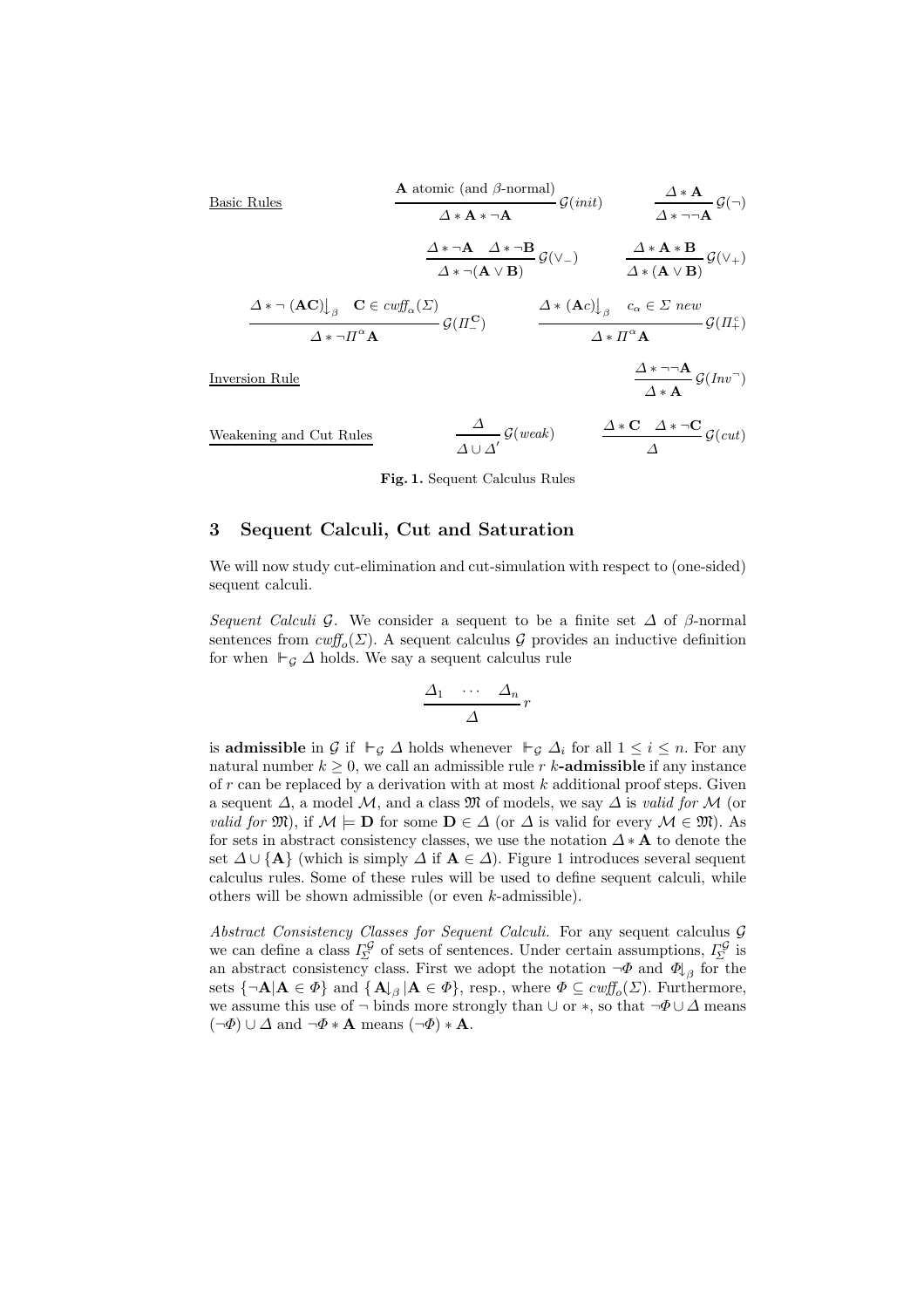**Definition 1** Let G be a sequent calculus. We define  $\Gamma_{\!\Sigma}^{\mathcal{G}}$  to be the class of all finite  $\Phi \subset \text{cutf}_o(\Sigma)$  such that  $\vdash_{\mathcal{G}} \neg \Phi \vert_{\beta}$  does not hold.

In a straightforward manner, one can prove the following results (see [7]).

**Lemma 2** Let G be a sequent calculus such that  $G(Inv<sup>-</sup>)$  is admissible. For any finite sets  $\Phi$  and  $\Delta$  of sentences, if  $\Phi \cup \neg \Delta \notin \Gamma_{\!\Sigma}^{\mathcal{G}}$ , then  $\vdash_{\mathcal{G}} \neg \Phi \vert_{\beta} \cup \Delta \vert_{\beta}$  holds.

**Theorem 3** Let  $\mathcal G$  be a sequent calculus. If the rules  $\mathcal G(Inv^-)$ ,  $\mathcal G(\neg)$ ,  $\mathcal G(weak)$ ,  $\mathcal{G}(init)$ ,  $\mathcal{G}(\vee_{-})$ ,  $\mathcal{G}(\vee_{+})$ ,  $\mathcal{G}(\Pi_{-}^{\mathbf{C}})$  and  $\mathcal{G}(\Pi_{+}^c)$  are admissible in  $\mathcal{G}$ , then  $\Gamma_{\!\Sigma}^{\mathcal{G}} \in \mathfrak{Acc}_{\beta}$ .

We can furthermore show the following relationship between saturation and cut (see [7]).

**Theorem 4** Let  $\mathcal G$  be a sequent calculus.

- 1. If  $\mathcal{G}(cut)$  is admissible in  $\mathcal{G}$ , then  $\Gamma_{\!\Sigma}^{\mathcal{G}}$  is saturated.
- 2. If  $\mathcal{G}(\neg)$  and  $\mathcal{G}(Inv \neg)$  are admissible in  $\mathcal{G}$  and  $\Gamma_{\!\Sigma}^{\mathcal{G}}$  is saturated, then  $\mathcal{G}(cut)$ is admissible in G.

Since saturation is equivalent to admissibility of cut, we need weaker conditions than saturation. A natural condition to consider is the existence of saturated extensions.

Definition 5 (Saturated Extension) Let  $* \in \mathbf{B}$  and  $\Gamma_{\!\Sigma}, \Gamma'_{\!\Sigma} \in \mathfrak{Acc}_*$  be abstract consistency classes. We say  $\Gamma_{\!\Sigma}'$  is an **extension** of  $\Gamma_{\!\Sigma}$  if  $\Phi \in \Gamma_{\!\Sigma}'$  for every sufficiently  $\Sigma$ -pure  $\Phi \in F_\Sigma$ . We say  $\overline{I'_\Sigma}$  is a **saturated extension** of  $\overline{I_{\Sigma}}$  if  $\overline{I'_\Sigma}$  is saturated and an extension of  $\Gamma_{\!\Sigma}$ .

There exist abstract consistency classes  $\Gamma$  in  $\mathfrak{Acc}_{\beta\beta}$  which have no saturated extension.

**Example 6** Let  $a_0, b_0, q_{0\to 0} \in \Sigma$  and  $\Phi := \{a, b, (qa), \neg (qb)\}\)$ . We construct an abstract consistency class  $I_{\Sigma}$  from  $\Phi$  by first building the closure  $\Phi'$  of  $\Phi$  under relation  $\equiv_\beta$  and then taking the power set of  $\Phi'$ . It is easy to check that this  $I_\Sigma$  is in  $\mathfrak{Acc}_{\beta\beta\beta}$ . Suppose we have a saturated extension  $\Gamma'_{\Sigma}$  of  $\Gamma_{\Sigma}$  in  $\mathfrak{Acc}_{\beta\beta\beta}$ . Then  $\Phi \in \Gamma'_{\Sigma}$ since  $\Phi$  is finite (hence sufficiently pure). By saturation,  $\Phi * (a \doteq^o b) \in I_{\Sigma}'$  or  $\Phi * \neg (a \doteq^o b) \in I_{\Sigma}'$ . In the first case, applying  $\nabla_{\forall}$  with the constant  $q$ ,  $\nabla_{\forall}$  and  $\nabla_{\forall}$ contradicts  $(qa)$ ,  $\neg(qb) \in \Phi$ . In the second case,  $\nabla_b$  and  $\nabla_c$  contradict  $a, b \in \Phi$ .

Existence of any saturated extension of a sound sequent calculus  $\mathcal G$  implies admissibility of cut. The proof uses the model existence theorem for saturated abstract consistency classes (cf.  $[5](6.34)$ ). The full proof is in [7].

**Theorem 7** Let G be a sequent calculus which is sound for  $\mathfrak{M}_{*}$ . If  $\Gamma_{\Sigma}^{\mathcal{G}}$  has a saturated extension  $\Gamma_{\!\Sigma}' \in \mathfrak{Acc}_*,$  then  $\mathcal{G}(cut)$  is admissible in  $\mathcal{G}.$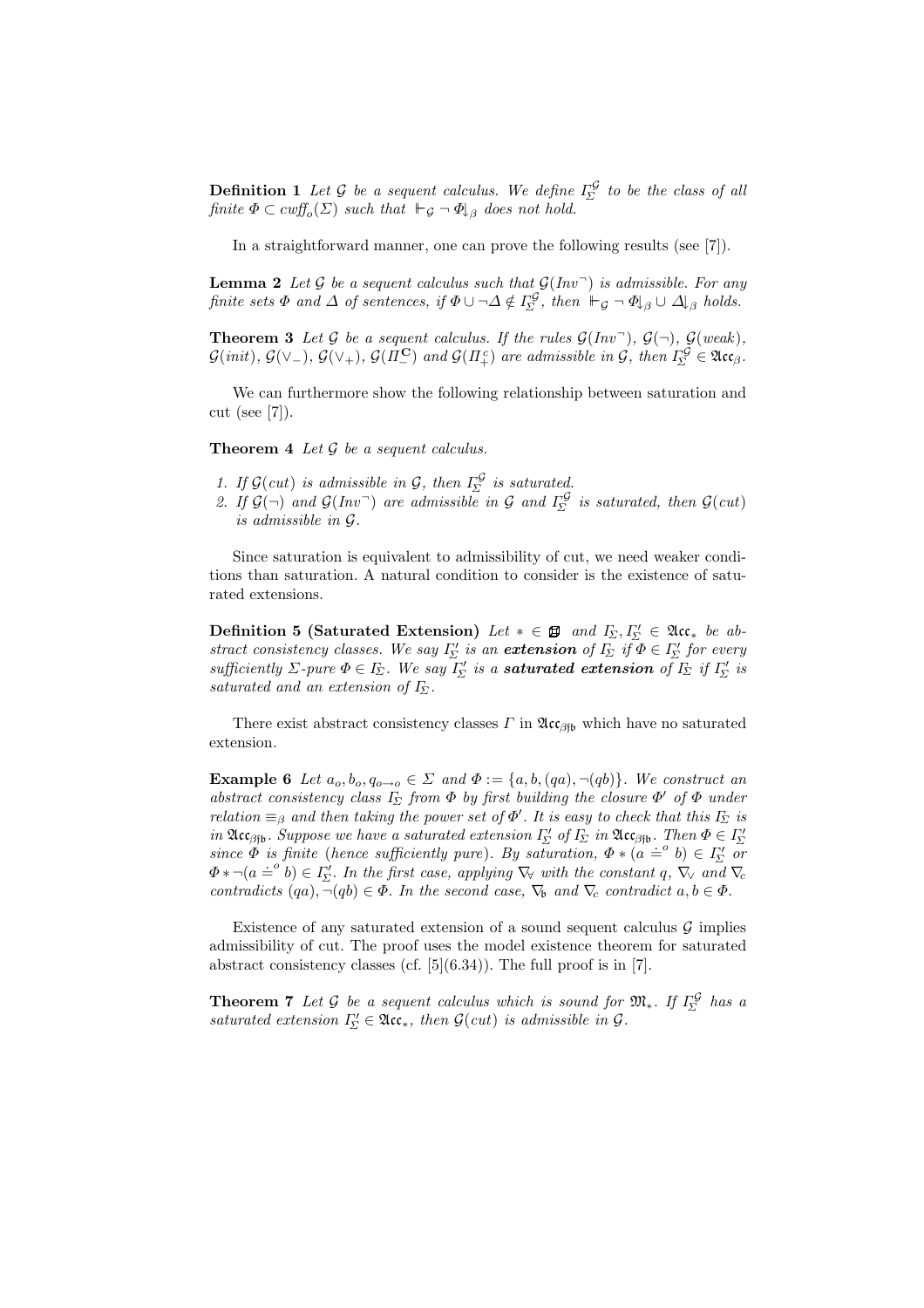Sequent Calculus  $\mathcal{G}_{\beta}$ . We now study a particular sequent calculus  $\mathcal{G}_{\beta}$  defined by the rules  $\mathcal{G}(init)$ ,  $\mathcal{G}(\neg)$ ,  $\mathcal{G}(\vee_-)$ ,  $\mathcal{G}(\vee_+)$ ,  $\mathcal{G}(I\!I_-^{\mathbf{C}})$  and  $\mathcal{G}(I\!I_+^c)$  (cf. Figure 1). It is easy to show that  $\mathcal{G}_{\beta}$  is sound for the eight model classes and in particular for class  $\mathfrak{M}_{\beta}$ .

The reader may easily prove the following Lemma.

**Lemma 8** Let  $A \in \text{cutf}_o(\Sigma)$  be an atom,  $B \in \text{cutf}_o(\Sigma)$ , and  $\Delta$  be a sequent. In  $\mathcal{G}_{\beta}$ 

1.  $\Delta * A \Leftrightarrow A := \Delta * \neg (\neg (\neg A \vee A) \vee \neg (\neg A \vee A))$  is derivable in 7 steps and 2.  $\Delta * B = \alpha' B := \Delta * \Pi^{\alpha} (\lambda P_{\alpha \to o} - (PB) \vee (PB))$  is derivable in 3 steps.

The proof of the next Lemma is by induction on derivations and is given in [7].

**Lemma 9** The rules  $\mathcal{G}(Inv \cap)$  and  $\mathcal{G}(weak)$  are 0-admissible in  $\mathcal{G}_{\beta}$ .

**Theorem 10** The sequent calculus  $\mathcal{G}_{\beta}$  is complete for the model class  $\mathfrak{M}_{\beta}$  and the rule  $G(cut)$  is admissible.

**Proof:** By Theorem 3 and Lemma 9,  $\Gamma_{\!\Sigma}^{\mathcal{G}_{\beta}} \in \mathfrak{Acc}_{\beta}$ . Suppose  $\vdash_{\mathcal{G}_{\beta}} \Delta$  does not hold. Then  $\neg \Delta \in \mathfrak{Acc}_{\beta}$  by Lemma 2. By the model existence theorem for  $\mathfrak{Acc}_{\beta}$ (cf. [6](8.1)) there exists a model for  $\neg \Delta$  in  $\mathfrak{M}_{\beta}$ . This gives completeness of  $\mathcal{G}_{\beta}$ .  $\Box$ We can use completeness to conclude cut is admissible in  $\mathcal{G}_\beta$ .

Andrews proves admissibility of cut for a sequent calculus similar to  $\mathcal{G}_{\beta}$  in [1]. The proof in [1] contains the essential ingredients for showing completeness.

We will now show that  $\mathcal{G}(cut)$  actually becomes k-admissible in  $\mathcal{G}_{\beta}$  if certain formulae are available in the sequent  $\Delta$  we wish to prove.

### 4 Cut-Simulation

Cut-Strong Formulae and Sequents. k-cut-strong formulae can be used to effectively simulate cut. Effectively means that the elimination of each application of a cut-rule introduces maximally  $k$  additional proof steps, where  $k$  is constant.

**Definition 11** Given a formula  $A \in \text{cutf}_o(\Sigma)$ , and an arbitrary but fixed number  $k > 0$ . We call formula **A** k-cut-strong for G (or simply cut-strong) if the cut rule variant

$$
\frac{\Delta * \mathbf{C} \quad \Delta * \neg \mathbf{C}}{\Delta * \neg \mathbf{A}} \mathcal{G}(cut^{\mathbf{A}})
$$

is k-admissible in G.

Our examples below illustrate that cut-strength of a formula usually only weakly depends on calculus  $\mathcal{G}$ : it only presumes standard ingredients such as  $\beta$ -normalization, weakening, and rules for the logical connectives.

We present some simple examples of cut-strong formulae for our sequent calculus  $\mathcal{G}_{\beta}$ . A corresponding phenomenon is observable in other higher-order calculi, for instance, for the calculi presented in [1, 4, 8, 11].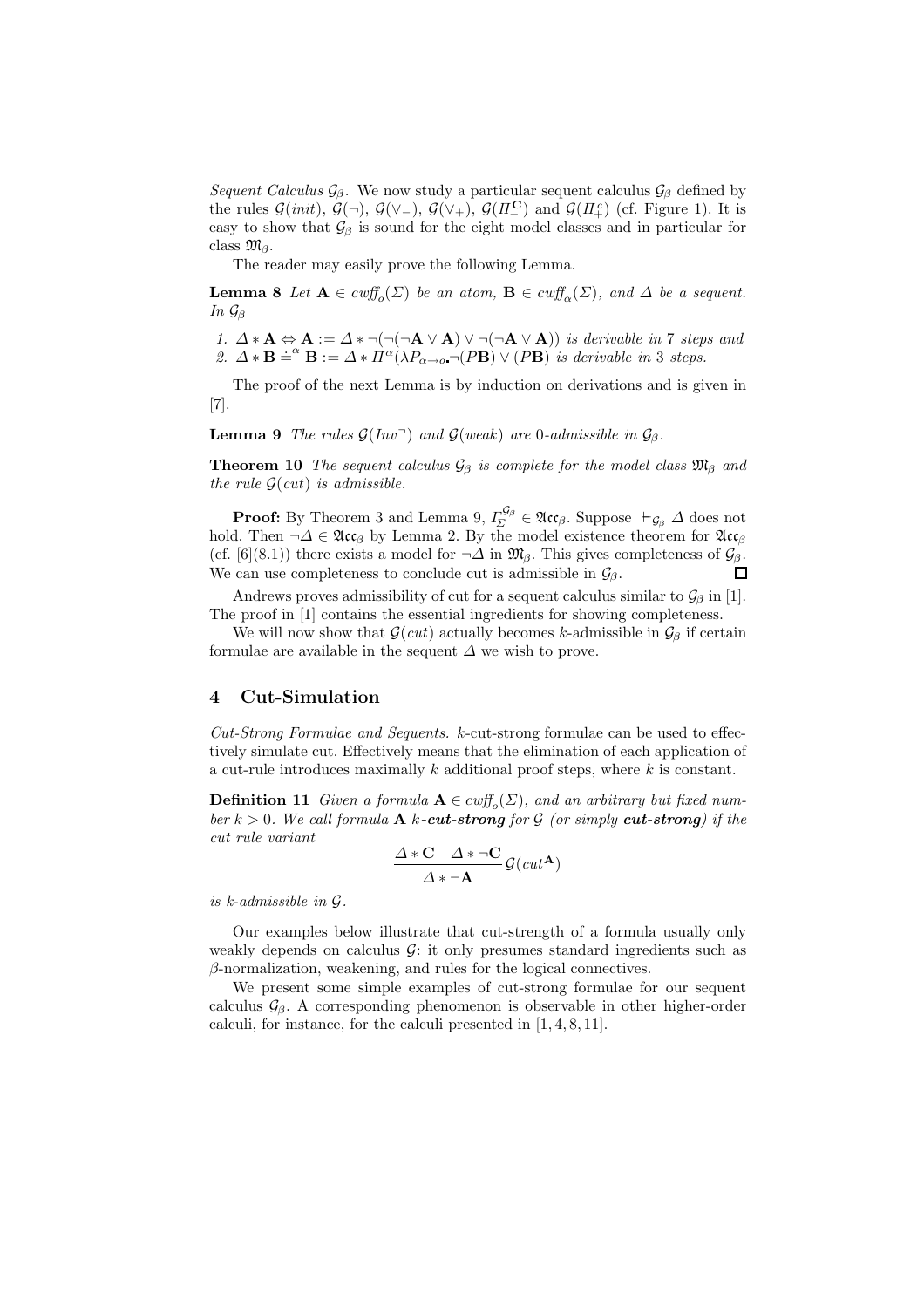**Example 12** Formula  $\forall P_o P := \Pi^o(\lambda P_o P)$  is 3-cut-strong in  $\mathcal{G}_\beta$ . This is justified by the following derivation which actually shows that rule  $\mathcal{G}(cut^{\mathbf{A}})$  for this specific choice of **A** is derivable in  $\mathcal{G}_{\beta}$  by maximally 3 additional proof steps. The only interesting proof step is the instantiation of P with formula  $\mathbf{D} := \neg \mathbf{C} \vee \mathbf{C}$  in rule  $\mathcal{G}(\Pi^{\mathbf{D}})$ . (Note that  $\mathbf C$  must be  $\beta$ -normal; sequents such as  $\Delta * \mathbf C$  by definition contain only  $\beta$ -normal formulae.)

$$
\frac{\frac{\Delta * \mathbf{C}}{\Delta * \neg \neg \mathbf{C}} \mathcal{G}(\neg)}{\frac{\Delta * \neg (\neg \mathbf{C} \vee \mathbf{C})}{\Delta * \neg (\neg \mathbf{C} \vee \mathbf{C})} \mathcal{G}(\vee_{-})}
$$

Clearly,  $\forall P_o \, P$  is not a very interesting cut-strong formula since it implies falsehood, i.e. inconsistency.

**Example 13** The formula  $\forall P_o P \Rightarrow P := \Pi^o(\lambda P_o \neg P \vee P)$  is 3-cut-strong in  $\mathcal{G}_{\beta}$ . This is an example of a tautologous cut-strong formula. Now P is simply instantiated with  $\mathbf{D} := \mathbf{C}$  in rule  $\mathcal{G}(\overline{\Pi}_{-}^{\mathbf{D}})$ . Except for this first step the derivation is identical to the one for Example 12.

**Example 14** Leibniz equations  $M \doteq^{\alpha} N := \Pi^{\alpha} (\lambda P \neg P M \vee P N)$  (for arbitrary formulae  $\mathbf{M}, \mathbf{N} \in \text{cutf}_{\alpha}(\Sigma)$  and types  $\alpha \in \mathcal{T}$ ) are 3-cut-strong in  $\mathcal{G}_{\beta}$ . This includes the special cases  $M \doteq^{\alpha} M$ . Now P is instantiated with  $D := \lambda X_{\alpha} C$  in rule  $G(\Pi_{-}^{\mathbf{D}})$ . Except for this first step the derivation is identical to the one for Example 12.

Example 15 The original formulation of higher-order logic (cf. [12]) contained comprehension axioms of the form  $\mathcal{C} := \exists P_{\alpha^1 \to \dots \to \alpha^n \to \alpha} \forall \overline{X^n} \ P \overline{X^n} \Leftrightarrow \mathbf{B}_{\alpha}$  where  $\mathbf{B}_o \in \mathit{wff}_o(\Sigma)$  is arbitrary with  $P \notin free(\mathbf{B})$ . Church eliminated the need for such axioms by formulating higher-order logic using typed λ-calculus. We will now show that the instance  $\mathcal{C}^I := \exists P_{\iota \to o} \forall X_{\iota} PX \Leftrightarrow X \doteq^{\iota} X$  is 16-cut-strong in  $\mathcal{G}_{\beta}$ (note that  $G(weak)$  is 0-admissible). This motivates building-in comprehension principles instead of treating comprehension axiomatically.

$$
\begin{array}{c}\n\text{3 steps; see Lemma 8} \\
\vdots \\
\Delta * \neg (pa \Rightarrow a \doteq^{\iota} a) * a \doteq^{\iota} a \\
\hline\n\frac{\Delta * \neg (pa \Rightarrow a \doteq^{\iota} a) * \neg (a \doteq^{\iota} a)}{\Delta * \neg (pa \Rightarrow a \doteq^{\iota} a) * \neg (a \doteq^{\iota} a)} \mathcal{G}(\vee) \\
\hline\n\frac{\Delta * \neg (pa \Rightarrow a \doteq^{\iota} a) * \neg (\neg (a \doteq^{\iota} a) \vee pa)}{\Delta * \neg (pa \Rightarrow a \doteq^{\iota} a) \vee \neg (a \doteq^{\iota} a \Rightarrow pa)} \mathcal{G}(\vee + \\
\hline\n\frac{\Delta * \neg (\neg (pa \Rightarrow a \doteq^{\iota} a) \vee \neg (a \doteq^{\iota} a \Rightarrow pa))}{\Delta * \neg I^{\iota}(\lambda X_{\iota} p X \Leftrightarrow X \doteq^{\iota} X)} \mathcal{G}(\Pi_{\iota}^{a_{\iota}}) \\
\hline\n\frac{\Delta * \Pi^{\iota \rightarrow o}(\lambda P^{\iota \rightarrow o} \neg \Pi^{\iota}(\lambda X_{\iota} p X \Leftrightarrow X \doteq^{\iota} X))}{\Delta * C^{I}} \mathcal{G}(\neg) \\
\hline\n\end{array}
$$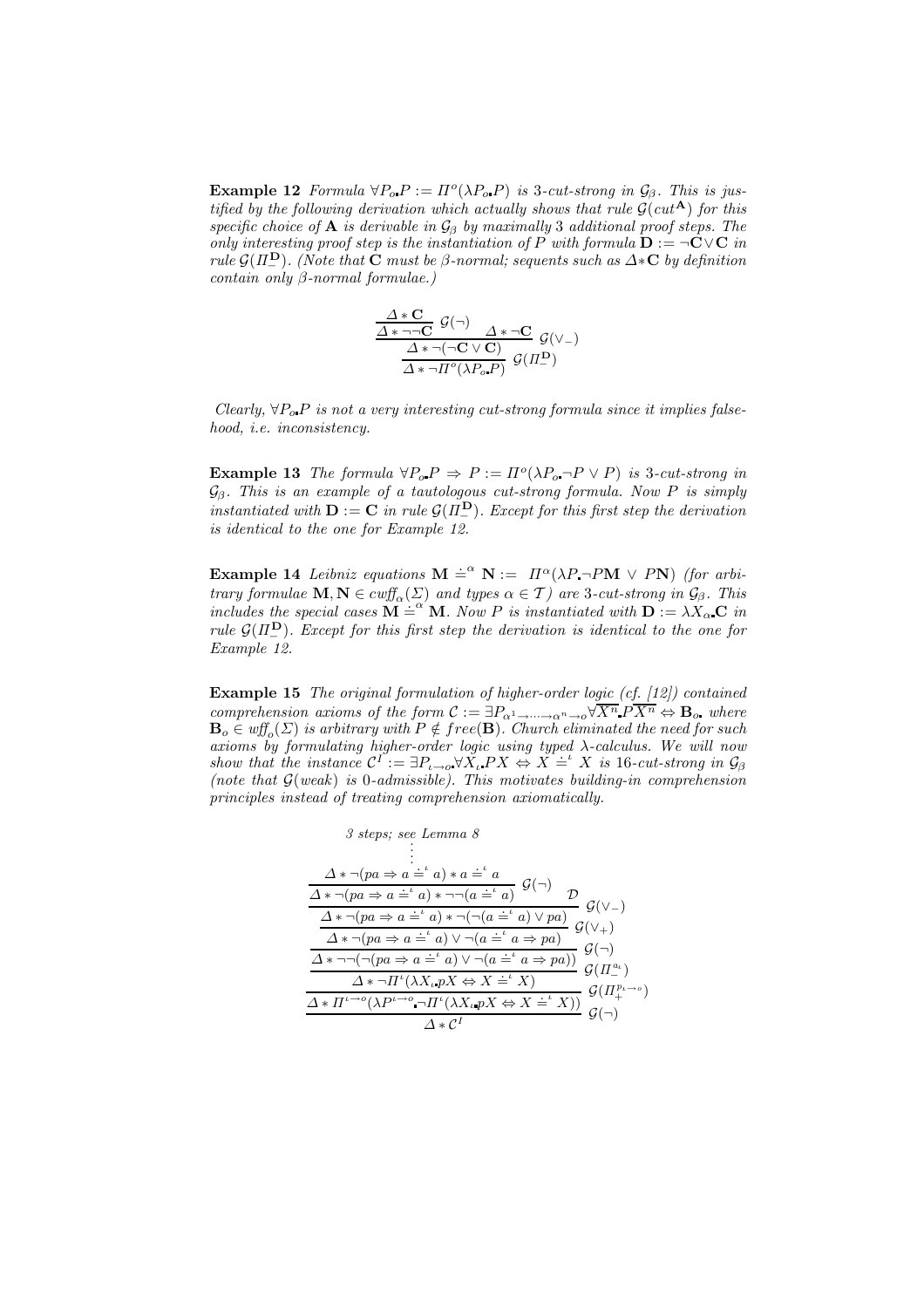Derivation D is:

$$
\Delta * \mathbf{C} \quad \Delta * \neg \mathbf{C}
$$
\n
$$
\vdots \quad 3 \text{ steps; see Example 14}
$$
\n
$$
\frac{\Delta * pa * \neg pa}{\Delta * \neg pa * \neg pa} \mathcal{G}(\neg) \quad \Delta * \neg (a \doteq^{\circ} a)
$$
\n
$$
\Delta * \neg (a \doteq^{\circ} a)
$$
\n
$$
\Delta * \neg (pa \lor a \doteq^{\iota} a) * \neg pa
$$
\n
$$
\mathcal{G}(\lor \neg)
$$

As we will show later, many prominent axioms for higher-order logic also belong to the class of cut-strong formulae.

Next we define cut-strong sequents.

**Definition 16** A sequent  $\Delta$  is called k-cut-strong (or simply **cut-strong**) if there exists a a k-cut-strong formula  $\mathbf{A} \in \text{cutf}_o(\Sigma)$  such that  $\neg \mathbf{A} \in \Delta$ .

Cut-Simulation. The cut-simulation theorem is a main result of this paper. It says that cut-strong sequents support an effective simulation (and thus elimination) of cut in  $\mathcal{G}_{\beta}$ . Effective means that the size of cut-free derivation grows only linearly for the number of cut rule applications to be eliminated.

We first fix the following calculi: Calculus  $\mathcal{G}_{\beta}^{cut}$  extends  $\mathcal{G}_{\beta}$  by the rule  $\mathcal{G}(cut)$ and calculus  $\mathcal{G}_{\beta}^{cut^{\mathbf{A}}}$  extends  $\mathcal{G}_{\beta}$  by the rule  $\mathcal{G}(cut^{\mathbf{A}})$  for some arbitrary but fixed cut-strong formula A.

**Theorem 17** Let  $\Delta$  be a k-cut-strong sequent such that  $\neg A \in \Delta$  for some kcut-strong formula **A**. For each derivation  $\mathcal{D}$ :  $\vdash_{\mathcal{G}_{\beta}^{cut}} \Delta$  with d proof steps there exists an alternative derivation  $\mathcal{D}'$ :  $\vdash_{\mathcal{G}^{cut}_{\beta}} \Delta$  with d proof steps.

**Proof:** Note that the rules  $\mathcal{G}(cut)$  and  $\mathcal{G}(cut^{\mathbf{A}})$  coincide whenever  $\neg \mathbf{A} \in \Delta$ . Intuitively, we can replace each occurrence of  $\mathcal{G}(cut)$  in  $\mathcal{D}$  by  $\mathcal{G}(cut^{\mathbf{A}})$  in order to obtain a  $\mathcal{D}'$  of same size. Technically, in the induction proof one must weaken to ensure  $\neg$ **A** stays in the sequent and carry out a parameter renaming to make sure the eigenvariable condition is satisfied. П

**Theorem 18** Let  $\Delta$  be a k-cut-strong sequent such that  $\neg$ **A**  $\in \Delta$  for some k-cutstrong formula **A**. For each derivation  $\mathcal{D}: \Vdash_{\mathcal{G}^{cut}_{\beta}} \Delta$  with  $d$  proof steps and with n applications of rule  $\mathcal{G}(cut)$  there exists an alternative derivation  $\mathcal{D}'$ :  $\vdash_{\mathcal{G}_{\beta}} \Delta$ with maximally  $d + nk$  proof steps.

**Proof:** A is k-cut-strong so by definition  $\mathcal{G}(cut^{\mathbf{A}})$  is k-admissible in  $\mathcal{G}_{\beta}$ . This means that  $\mathcal{G}(cut^{\mathbf{A}})$  can be eliminated in  $\mathcal{D}$  and each single elimination of  $G(cut^{\mathbf{A}})$  introduces maximally k new proof steps. Now the assertion can be easily obtained by a simple induction over  $n$ .  $\Box$ 

**Corollary 19** Let  $\Delta$  be a k-cut-strong sequent. For each derivation  $\mathcal{D}$ :  $\vdash_{\mathcal{G}_{\beta}^{cut}} \Delta$ with d proof steps and n applications of rule  $\mathcal{G}(cut)$  there exists an alternative cut-free derivation  $\mathcal{D}'$ :  $\vdash_{\mathcal{G}_{\beta}} \Delta$  with maximally  $d + nk$  proof steps.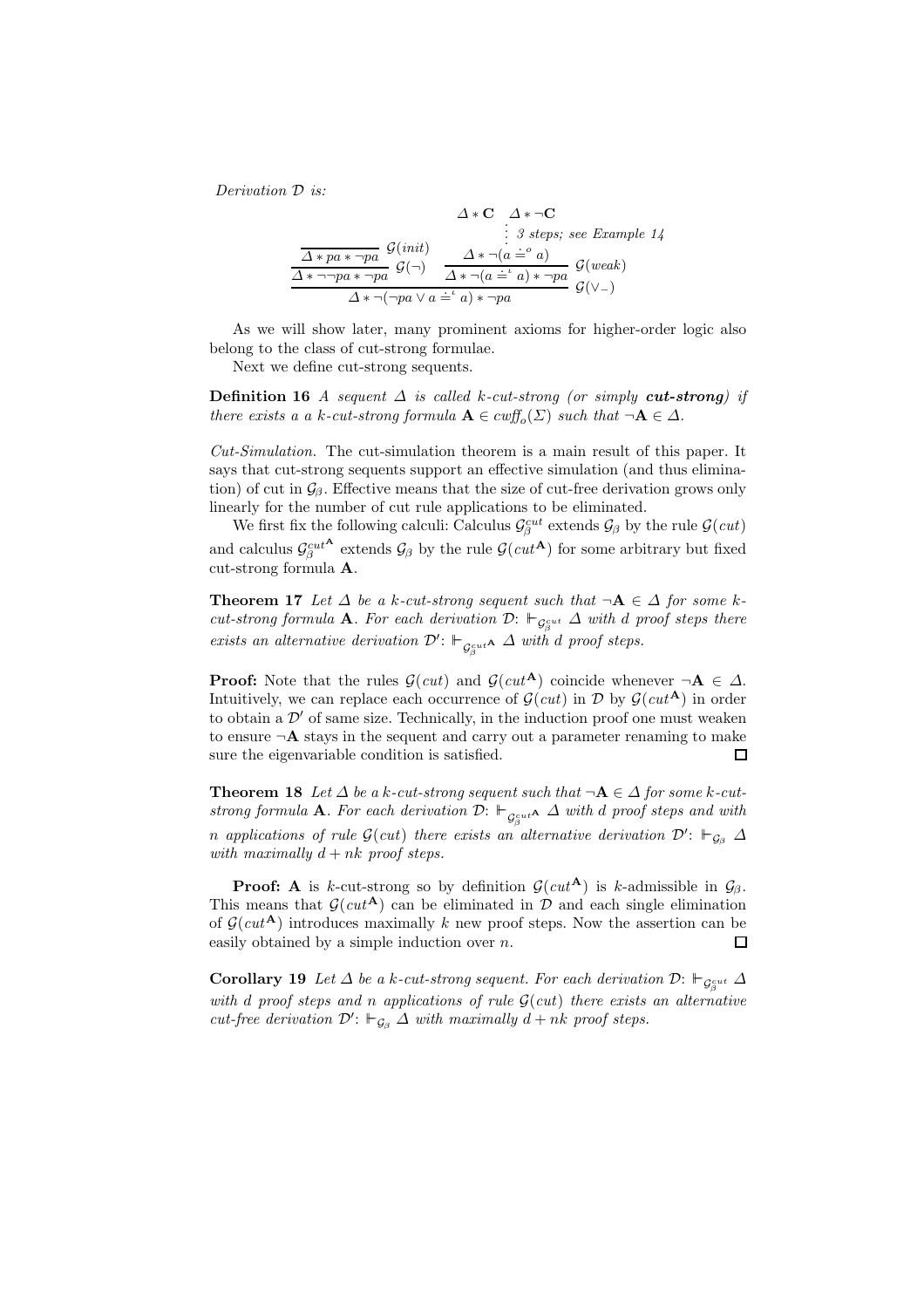#### 5 The Extensionality Axioms are Cut-Strong

We have shown comprehension axioms can be cut-strong (cf. Example 15). Further prominent examples of cut-strong formulae are the Boolean and functional extensionality axioms. The Boolean extensionality axiom (abbreviated  $\mathcal{B}_o$  in the remainder) is

$$
\forall A_o \forall B_o (A \Leftrightarrow B) \Rightarrow A \doteq^o B
$$

The infinitely many functional extensionality axioms (abbreviated  $\mathcal{F}_{\alpha\beta}$ ) are parameterized over  $\alpha, \beta \in \mathcal{T}$ .

$$
\forall F_{\alpha \to \beta} \forall G_{\alpha \to \beta} (\forall X_{\alpha} FX \doteq^{\beta} GX) \Rightarrow F \doteq^{\alpha \to \beta} G
$$

These axioms usually have to be added to higher-order calculi to reach Henkin completeness, i.e. completeness with respect to model class  $\mathfrak{M}_{\beta\mathfrak{h}}$ . For example, Huet's constrained resolution approach as presented in [11] is not Henkin complete without adding extensionality axioms. For instance, the need for adding Boolean extensionality is actually illustrated by the set of unit literals  $\Phi := \{a, b, (qa), \neg (qb)\}\$ from Example 6. As the reader may easily check, this clause set  $\Phi$ , which is inconsistent for Henkin semantics, cannot be proven by Huet's system without, e.g, adding the Boolean extensionality axiom. By relying on results in [1], Huet essentially shows completeness with respect to model class  $\mathfrak{M}_{\beta}$  as opposed to Henkin semantics.

We will now investigate whether adding the extensionality axioms to a machineoriented calculus in order to obtain Henkin completeness is a suitable option.

**Theorem 20** The Boolean extensionality axiom  $\mathcal{B}_o$  is a 14-cut-strong formula in  $\mathcal{G}_{\beta}$ .

**Proof:** The following derivation justifies this theorem  $(a<sub>o</sub>$  is a parameter).

7 steps; see Lemma 8  
\n
$$
\begin{array}{c}\n\vdots & \Delta * \mathbf{C} & \Delta * \neg \mathbf{C} \\
\vdots & \vdots & \vdots \\
\frac{\Delta * a \Leftrightarrow a}{\Delta * \neg(a \Leftrightarrow a)} & \mathcal{G}(\neg) & \mathcal{G} * \neg(a \doteq^o a)} \\
\frac{\Delta * \neg(a \Leftrightarrow a) \quad \Delta * \neg(a \doteq^o a)}{\Delta * \neg(\neg(a \Leftrightarrow a) \lor a \doteq^o a)} & \mathcal{G}(\vee_{-}) \\
\frac{\Delta * \neg(\neg(a \Leftrightarrow a) \lor a \doteq^o a)}{\Delta * \neg B_o} & 2 \times \mathcal{G}(\Pi_{-}^{a})\n\end{array}
$$

**Theorem 21** The functional extensionality axioms  $\mathcal{F}_{\alpha\beta}$  are 11-cut-strong formulae in  $\mathcal{G}_{\beta}$ .

**Proof:** The following derivation justifies this theorem  $(f_{\alpha \to \beta}$  is a parameter).

$$
\begin{matrix}\n 3 \text{ steps}; \text{see Lemma 8} \\
 \vdots\n \end{matrix}
$$

$$
\frac{\Delta * f a \doteq^{\beta} f a}{\Delta * (\forall X_{\alpha} f X \doteq^{\beta} f X)} \n\begin{array}{c}\n\mathcal{G}(H_{+}^{a_{\alpha}}) & \Delta * \mathbf{C} & \Delta * \neg \mathbf{C} \\
\vdots & \vdots & \vdots \\
\frac{\Delta * \neg \neg \forall X_{\alpha} f X \doteq^{\beta} f X}{\Delta * \neg (\neg (\forall X_{\alpha} f X \doteq^{\beta} f X) \lor f \doteq^{\alpha \neg \beta} f)} \n\end{array}\n\mathcal{G}(\vee_{-})
$$
\n
$$
\frac{\Delta * \neg (\neg (\forall X_{\alpha} f X \doteq^{\beta} f X) \lor f \doteq^{\alpha \neg \beta} f)}{\Delta * \neg \mathcal{F}_{\alpha \beta}} \n\mathcal{G}(H_{-}^{f})
$$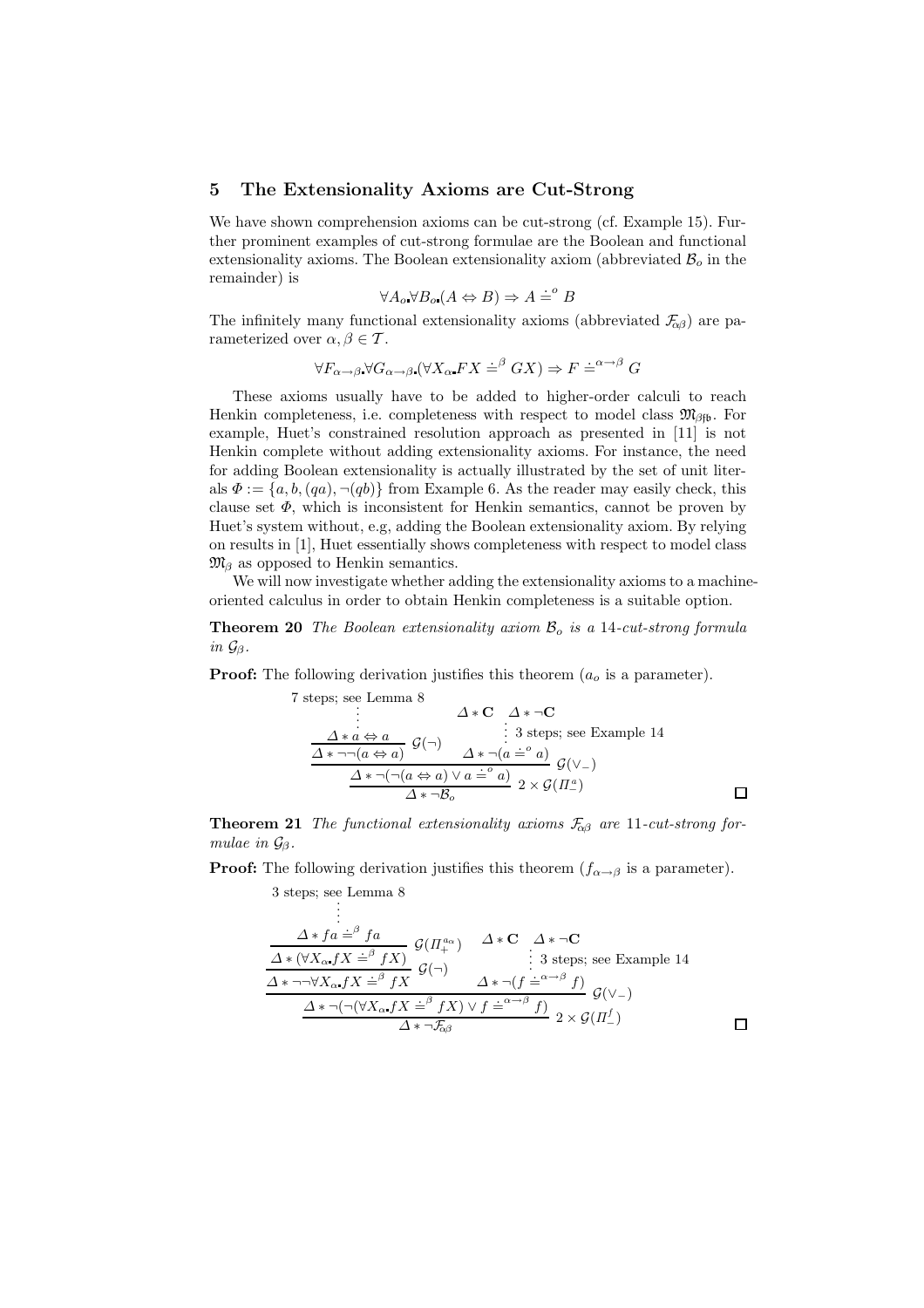$$
\frac{\Delta * \neg \mathcal{F}_{\alpha\beta} \quad \alpha \to \beta \in \mathcal{T}}{\Delta} \mathcal{G}(\mathcal{F}_{\alpha\beta}) \qquad \frac{\Delta * \neg \mathcal{B}_{o}}{\Delta} \mathcal{G}(\mathcal{B})
$$

Fig. 2. Axiomatic Extensionality Rules

In [4] and [8] we have already argued that the extensionality principles should not be treated axiomatically in machine-oriented higher-order calculi and there we have developed resolution and sequent calculi in which these principles are built-in. Here we have now developed a strong theoretical justification for this work: Theorems 20, 21 and 19 tell us that adding the extensionality principles  $\mathcal{B}_{o}$  and  $\mathcal{F}_{\alpha\beta}$  as axioms to a calculus is like adding a cut rule.

In Figure 2 we show rules that add Boolean and functional extensionality in an axiomatic manner to  $\mathcal{G}_{\beta}$ . More precisely we add rules  $\mathcal{G}(\mathcal{F}_{\alpha\beta})$  and  $\mathcal{G}(\mathcal{B})$  allowing to introduce the axioms for any sequent  $\Delta$ ; this way we address the problem of the infinitely many possible instantiations of the type-schematic functional extensional axiom  $\mathcal{F}_{\alpha\beta}$ . Calculus  $\mathcal{G}_{\beta}$  enriched by the new rules  $\mathcal{G}(\mathcal{F}_{\alpha\beta})$  and  $\mathcal{G}(\mathcal{B})$ is called  $\mathcal{G}_{\beta}^E$ . Soundness of the the new rules is easy to verify: In [5](4.3) we show that  $\mathcal{G}(\mathcal{F}_{\alpha\beta})$  and  $\mathcal{G}(\mathcal{B})$  are valid for Henkin models.

Replacing the Extensionality Axioms. In Figure 3 we define alternative extensionality rules which correspond to those developed for resolution and sequent calculi in [4] and [8]. Calculus  $\mathcal{G}_{\beta}$  enriched by  $\mathcal{G}(f)$  and  $\mathcal{G}(f)$  is called  $\mathcal{G}_{\beta f}^{-}$ . Soundness of  $\mathcal{G}(f)$  and  $\mathcal{G}(b)$  for Henkin semantics is again easy to show.

Our aim is to develop a machine-oriented sequent calculus for automating Henkin complete proof search. We argue that for this purpose  $\mathcal{G}(\mathfrak{f})$  and  $\mathcal{G}(\mathfrak{b})$  are more suitable rules than  $\mathcal{G}(\mathcal{F}_{\alpha\beta})$  and  $\mathcal{G}(\mathcal{B})$ .

Our next step now is to show Henkin completeness for  $\mathcal{G}_{\beta}^E$ . This will be relatively easy since we can employ cut-simulation. Then we analyze whether calculus  $\mathcal{G}^-_{\beta\beta}$  has the same deductive power as  $\mathcal{G}^E_{\beta}$ .

First we extend Theorem 3. The proof is given in [7].

**Theorem 22** Let G be a sequent calculus such that  $\mathcal{G}(Inv^-)$  and  $\mathcal{G}(\neg)$  are admissible.

1. If  $\mathcal{G}(f)$  and  $\mathcal{G}(H_+^c)$  are admissible, then  $\Gamma_{\!\Sigma}^{\mathcal{G}}$  satisfies  $\nabla_{\!\!f}$ .

2. If  $\mathcal{G}(\mathfrak{b})$  is admissible, then  $\Gamma_{\!\Sigma}^{\mathcal{G}}$  satisfies  $\nabla_{\!\mathfrak{b}}$ .

**Theorem 23** The sequent calculus  $\mathcal{G}_{\beta}^{E}$  is Henkin complete and the rule  $\mathcal{G}(cut)$ is 12-admissible.

**Proof:**  $\mathcal{G}(cut)$  can be effectively simulated and hence eliminated in  $\mathcal{G}_{\beta}^{E}$  by combining rule  $\mathcal{G}(\mathcal{F}_{\alpha\beta})$  with the 11-step derivation presented in the proof of Theorem 21.

Let  $\mathcal{I}_{\Sigma}^{\mathcal{G}_{\beta}^{E}}$  be defined as in Definition 1. We prove Henkin completeness of  $\mathcal{G}_{\beta}^E$  by showing that the class  $\Gamma_{\!\Sigma}^{\mathcal{G}_{\beta}^E}$  is a saturated abstract consistency class in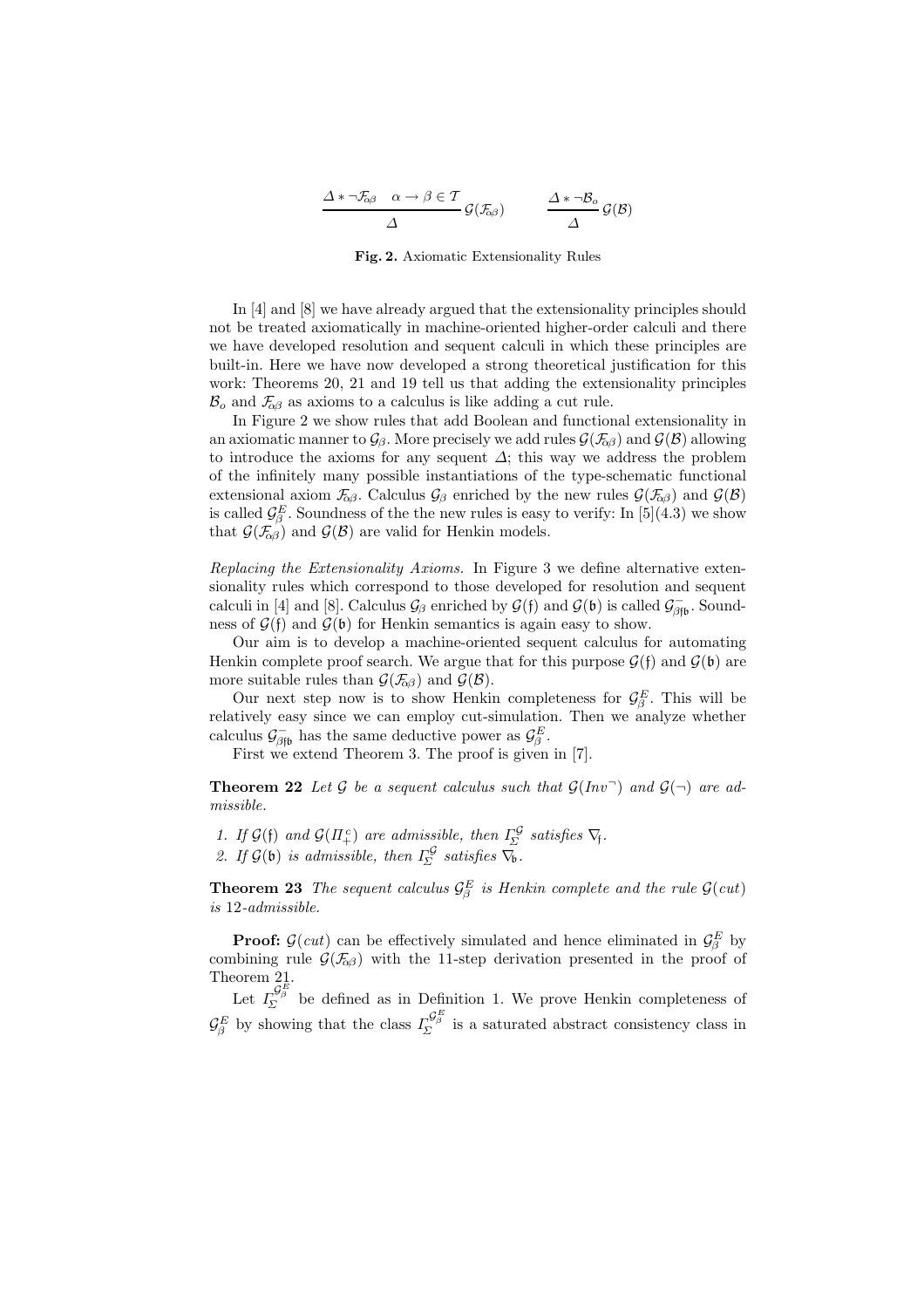$$
\frac{\Delta * (\forall X_{\alpha} \mathbf{A} X \doteq^{\beta} \mathbf{B} X) \Big|_{\beta}}{\Delta * (\mathbf{A} \doteq^{\alpha \to \beta} \mathbf{B})} \mathcal{G}(\mathfrak{f}) \qquad \frac{\Delta * \neg \mathbf{A} * \mathbf{B} \quad \Delta * \neg \mathbf{B} * \mathbf{A}}{\Delta * (\mathbf{A} \doteq^{\circ} \mathbf{B})} \mathcal{G}(\mathfrak{b})
$$

#### Fig. 3. Proper Extensionality Rules

 $\mathfrak{Acc}_{\beta\beta\beta}$ . We here only analyze the crucial conditions  $\nabla_b$ ,  $\nabla_f$  and  $\nabla_{sat}$ . For the other conditions we refer to Theorem 3. Note that 0-admissibility of  $\mathcal{G}(Inv)$ and  $\mathcal{G}(weak)$  can be shown for  $\mathcal{G}_{\beta}^E$  by a suitable induction on derivations as in Lemma 9.

 $\nabla f$ ,  $\mathcal{G}(H_+^c)$  is a rule of  $\mathcal{G}_{\beta}^E$  and thus admissible. According to Theorem 22 it is thus sufficient to ensure admissibility of rule  $\mathcal{G}(\mathfrak{f})$  to show  $\nabla_{\mathfrak{f}}$ . This is justified by the following derivation where  $\mathbf{N} := \mathbf{A} \stackrel{\cdot}{=} \stackrel{\alpha \to \beta}{\longrightarrow} \mathbf{B}$  and  $\mathbf{M} := (\forall X_{\alpha} \mathbf{A} X \stackrel{\cdot}{=} \stackrel{\beta}{\longrightarrow} \mathbf{A} \mathbf{A}$  $\mathbf{B}X$ )  $\downarrow_{\beta}$  (for  $\beta$ -normal  $\mathbf{A}, \mathbf{B}$ ).

$$
\frac{\Delta * (\forall X_{\alpha} \mathbf{A} X \doteq^{\beta} \mathbf{B} X) \Big|_{\beta}}{\frac{\Delta * \mathbf{N} * \mathbf{M}}{\Delta * \mathbf{N} * \neg \neg \mathbf{M}} g(\neg)} g(weak) \qquad \vdots \n\frac{\Delta * \mathbf{N} * \mathbf{M}}{\Delta * \mathbf{N} * \neg (\neg \mathbf{M} \vee \mathbf{N})} g(\vee -) \n\frac{\Delta * \mathbf{N} * \neg (\neg \mathbf{M} \vee \mathbf{N})}{\Delta * \mathbf{N} * \neg \mathcal{F}_{\alpha\beta}} g(\Pi_{\alpha}^{\mathbf{A}}), g(\Pi_{\alpha}^{\mathbf{B}}) \n\frac{\Delta * \mathbf{N} * \neg \mathcal{F}_{\alpha\beta}}{\Delta * \mathbf{A} \doteq^{\alpha \neg \beta} \mathbf{B}} g(\mathcal{F}_{\alpha\beta})}
$$

 $\nabla_b$  With a similar derivation using  $\mathcal{G}(\mathcal{B})$  we can show that  $\mathcal{G}(\mathfrak{b})$  is admissible. We conclude  $\nabla_b$  by Theorem 22.

 $\nabla_{\text{sat}}$  Since  $\mathcal{G}(cut)$  is admissible we get saturation by Theorem 4.

 $\Box$ 

Does  $\mathcal{G}^-_{\beta\beta\beta}$  have the same deductive strength as  $\mathcal{G}^E_{\beta}$ ? I.e., is  $\mathcal{G}^-_{\beta\beta\beta}$  Henkin complete? We show this is not yet the case.

**Theorem 24** The sequent calculus  $\mathcal{G}_{\beta j b}^-$  is not complete for Henkin semantics.

We illustrate the problem by a counterexample.

Example 25 Consider the sequent  $\Delta := \{\neg a, \neg b, \neg (qa), (qb)\}\$  where  $a_o, b_o$ ,  $q_{o\rightarrow o} \in \Sigma$  are parameters. For any  $\mathcal{M} \equiv (\mathcal{D}, \mathcal{Q}, \mathcal{E}, v) \in \mathfrak{M}_{\beta\uparrow\mathfrak{b}}$ , either  $v(\mathcal{E}(a)) \equiv F$ ,  $\nu(\mathcal{E}(b)) \equiv \mathbf{F}$  or  $\mathcal{E}(a) \equiv \mathcal{E}(b)$  by property b. Hence sequent  $\Delta$  is valid for every  $\mathcal{M} \in \mathfrak{M}_{\beta\mathfrak{f}\mathfrak{b}}$ . However,  $\vdash_{\mathcal{G}^-_{\beta\mathfrak{f}\mathfrak{b}}} \Delta$  does not hold. By inspection,  $\Delta$  cannot be the conclusion of any rule.

In order to reach Henkin completeness and to show cut-elimination we thus need to add further rules. Our example motivates the two rules presented in hered to add further rules. Our example motivates the two rules presented in<br>Figure 4.  $\mathcal{G}(Init^{\pm})$  introduces Leibniz equations such as  $qa \stackrel{.}{=} qb$  as is needed in our example and  $\mathcal{G}(d)$  realizes the required decomposition into  $a \doteq^{\circ} b$ .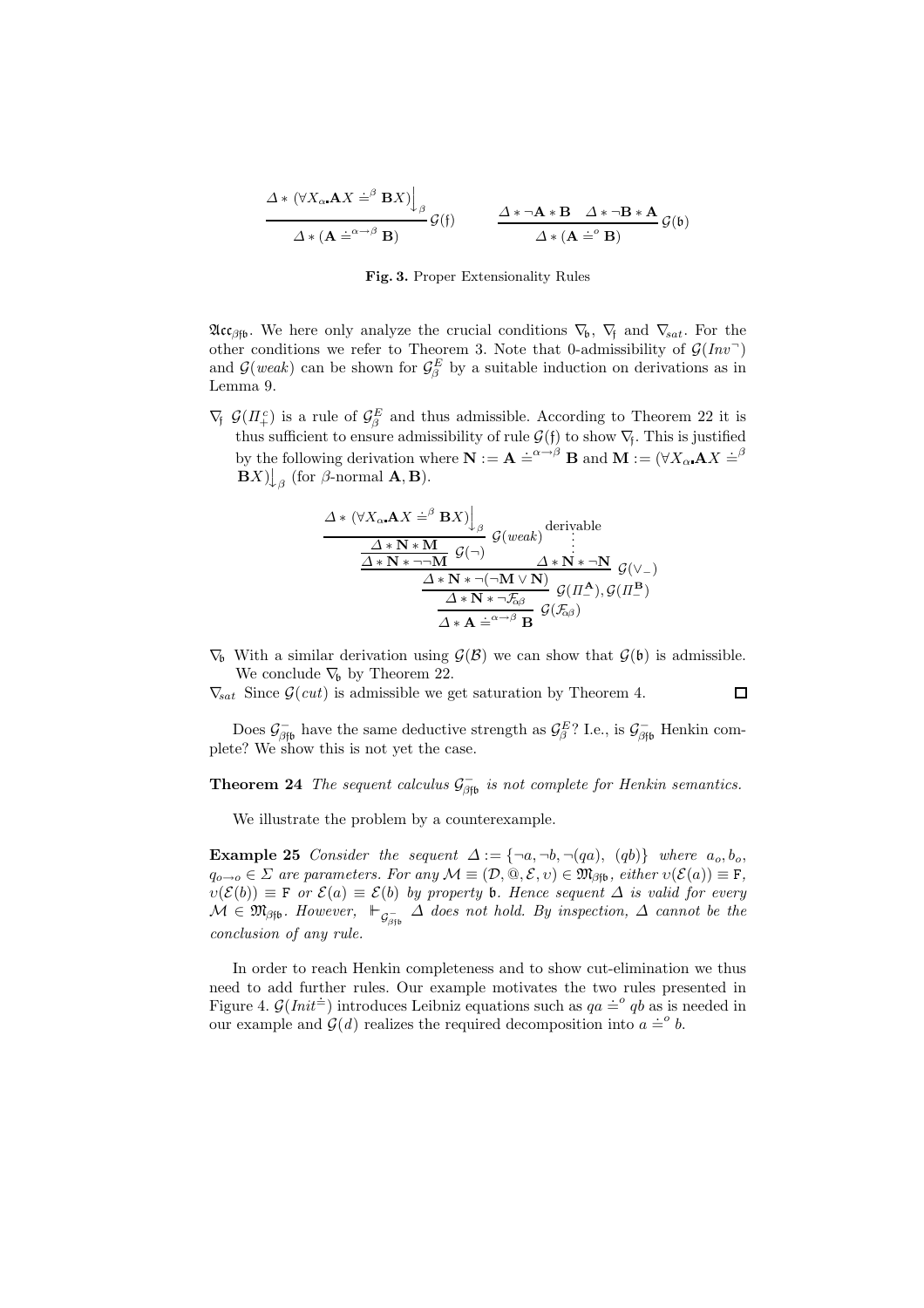$$
\frac{\Delta * (\mathbf{A} \doteq^{\circ} \mathbf{B}) (\dagger)}{\Delta * \neg \mathbf{A} * \mathbf{B}} \mathcal{G}(Init^{\dagger}) \qquad \frac{\Delta * (\mathbf{A}^{1} \doteq^{\alpha_{1}} \mathbf{B}^{1}) \cdots \Delta * (\mathbf{A}^{n} \doteq^{\alpha_{n}} \mathbf{B}^{n}) (\dagger)}{\Delta * (h\overline{\mathbf{A}^{n}} \doteq^{\beta} h\overline{\mathbf{B}^{n}})} \mathcal{G}(d)
$$
\n
$$
\text{(†)} \quad \mathbf{A}, \mathbf{B} \text{ atomic} \qquad \text{(}\dagger\text{)} \quad n \geq 1, \beta \in \{o, \iota\}, h_{\overline{\alpha^{n}} \to \beta} \in \Sigma \text{ parameter}
$$

**Fig. 4.** Additional Rules  $\mathcal{G}(Init^{\dagger})$  and  $\mathcal{G}(d)$ 

We thus extend sequent calculus  $\mathcal{G}^-_{\beta\beta}$  to  $\mathcal{G}_{\beta\beta}$  by adding the decomposition rule  $\mathcal{G}(d)$  and the rule  $\mathcal{G}(Init^{\dagger})$  which generally checks if two atomic sentences of opposite polarity are provably equal (as opposed to syntactically equal).

Is  $\mathcal{G}_{\beta\beta\beta}$  complete for Henkin semantics? We will show in the next Section that this indeed holds (cf. Theorem 28).

With  $\mathcal{G}^E$  and  $\mathcal{G}_{\beta\beta\beta}$  we have thus developed two Henkin complete calculi and both calculi are cut-free. However, as our exploration shows "cut-freeness" is not a well-chosen criterion to differentiate between their suitability for proof search automation:  $\mathcal{G}^E$  inherently supports effective cut-simulation and thus cut-freeness is meaningless.

The criterion we propose for the analysis of calculi in impredicative logics is "freeness of effective cut-simulation".

Other Rules for Other Model Classes. In [6] we developed respective complete and cut-free sequent calculi not only for Henkin semantics but for five of the eight model classes. In particular, no additional rules are required for the  $\beta$ ,  $\beta\eta$  and  $βξ$  case. Meanwhile, the  $β$ f case requires additional rules allowing *η*-conversion. The limited space does not allow us to present and analyze these cases here.

### 6 Acceptability Conditions

We now turn our attention again to the existence of saturated extension of abstract consistency classes.

As illustrated by the Example 6, we need some extra abstract consistency properties to ensure the existence of saturated extensions. We call these extra properties acceptability conditions. They actually closely correspond to adproperties acceptability conditional rules  $\mathcal{G}(Init^{\dagger})$  and  $\mathcal{G}(d)$ .

Definition 26 (Acceptability Conditions) Let  $\Gamma_{\Sigma}$  be an abstract consistency class in  $\mathfrak{Acc}_{\beta\mathfrak{f}_b}$ . We define the following properties:

 $\nabla_m$  If  $\mathbf{A}, \mathbf{B} \in \textit{cuff}_o(\Sigma)$  are atomic and  $\mathbf{A}, \neg \mathbf{B} \in \Phi$ , then  $\Phi * \neg (\mathbf{A} \doteq^{\circ} \mathbf{B}) \in I_{\Sigma}$ .  $\nabla_d$  If  $\neg(h\overline{A^n} \doteq^{\beta} h\overline{B^n}) \in \Phi$  for some types  $\alpha_i$  where  $\beta \in \{o, \iota\}$  and  $h_{\overline{\alpha^n} \to \beta} \in \Sigma$  is a parameter, then there is an i  $(1 \leq i \leq n)$  such that  $\Phi \ast \neg (\mathbf{A}^i \stackrel{\cdot}{=}^{\alpha^i} \mathbf{B}^i) \in I_{\Sigma}$ .

We now replace the strong saturation condition used in [5] by these acceptability conditions.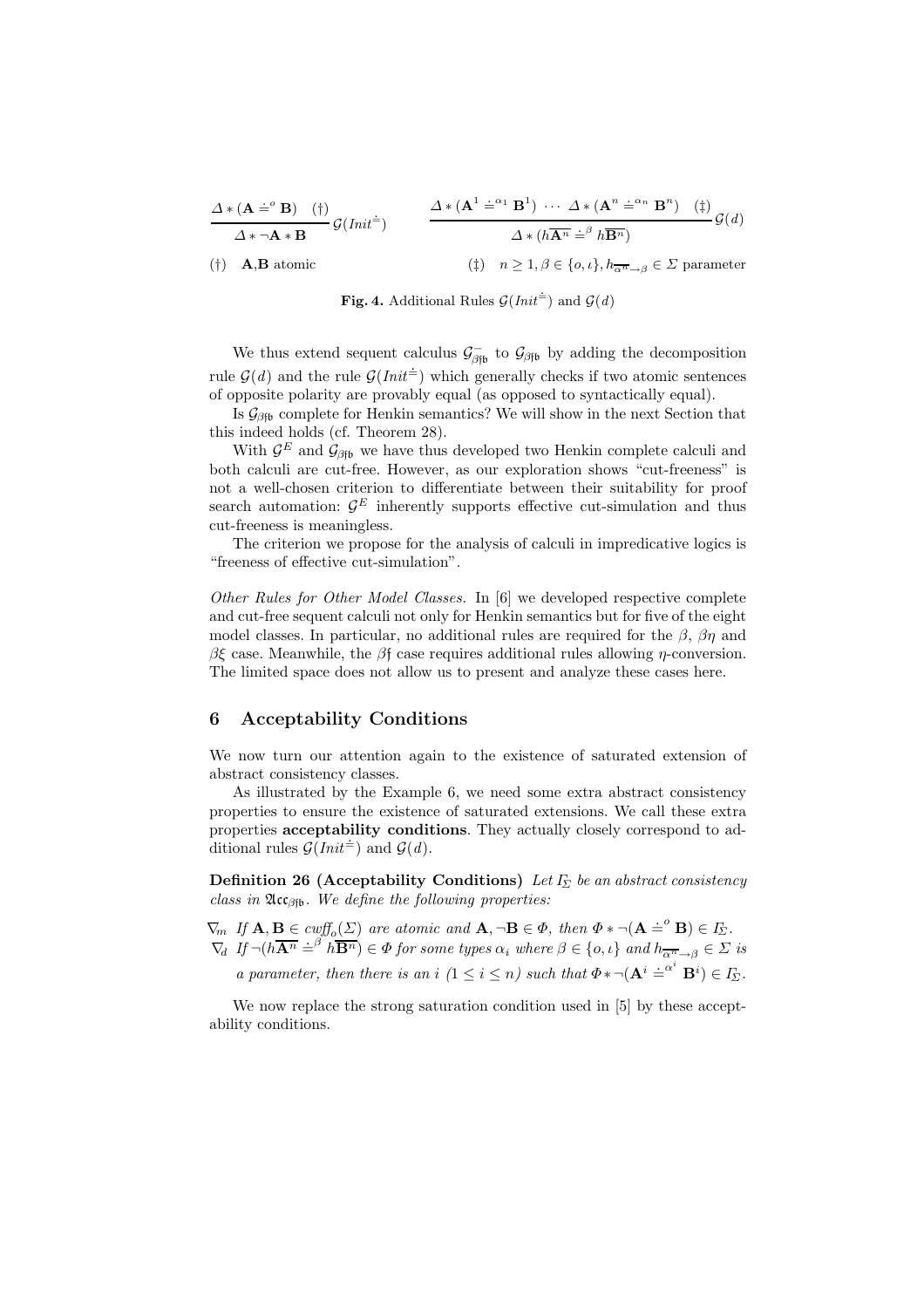Definition 27 (Acceptable Classes) An abstract consistency class  $\varGamma_{\Sigma} \in \mathfrak{Acc}_{\beta\mathfrak{f}b}$  is called **acceptable** in  $\mathfrak{Acc}_{\beta\mathfrak{f}b}$  if it satisfies the conditions  $\nabla_m$  and  $\nabla_d$ .

One can show a model existence theorem for acceptable abstract consistency classes in  $\mathfrak{Acc}_{\beta\mathfrak{h}}$  (cf. [6](8.1)). From this model existence theorem, one can conclude  $\mathcal{G}_{\beta\beta\beta}$  is complete for  $\mathfrak{M}_{\beta\beta\beta}$  (hence for Henkin models) and that cut is admissible in  $\mathcal{G}_{\beta\uparrow\mathfrak{b}}$ .

**Theorem 28** The sequent calculus  $\mathcal{G}_{\beta\beta}$  is complete for Henkin semantics and the rule  $\mathcal{G}(cut)$  is admissible.

Proof: The argumentation is similar to Theorem 10 but here we employ the acceptability conditions  $\nabla_m$  and  $\nabla_d$ . П

One can further show the **Saturated Extension Theorem** (cf.  $[6](9.3)$ ):

**Theorem 29** There is a saturated abstract consistency class in  $\mathfrak{Acc}_{\beta\mathfrak{h}}$  that is an extension of all acceptable  $\Gamma_{\!\Sigma}$  in  $\mathfrak{Acc}_{\beta\mathfrak{fb}}$ .

Given Theorem 7, one can view the Saturated Extension Theorem as an abstract cut-elimination result.

The proof of a model existence theorem employs Hintikka sets and in the context of studying Hintikka sets we have identified a phenomenon related to cut-strength which we call the Impredicativity Gap. That is, a Hintikka set H is saturated if any cut-strong formula  $\bf{A}$  (e.g. a Leibniz equation  $\bf{C} = \bf{D}$ ) is in  $H$ . Hence we can reasonably say there is a "gap" between saturated and unsaturated Hintikka sets. Every Hintikka set is either saturated or contains no cut-strong formulae.

### 7 Conclusion

We have shown that adding cut-strong formulae to a calculus for an impredicative logic is like adding cut. For machine-oriented automated theorem proving in impredicative logics — such as classical type theory — it is therefore not recommendable to naively add cut-strong axioms to the search space. In addition to the comprehension principle and the functional and Boolean extensionality axioms as elaborated in this paper the list of cut-strong axioms includes:

- Other Forms of Defined Equality Formulas  $A \stackrel{\sim}{=} {}^{a}B$  are 4-cut-strong in  $\mathcal{G}_{\beta}$ where  $=^{\alpha}$  is  $\lambda X_{\alpha} \lambda Y_{\alpha} \forall Q_{\alpha \to \alpha \to \alpha} (\forall Z_{\alpha} (Q Z Z)) \Rightarrow (Q X Y)$  (cf. [3]). **Proof:** Instantiate Q with  $\lambda X_{\alpha} \lambda Y_{\alpha} \mathbf{C}$ .  $\Box$
- **Axiom of Induction** The axiom of induction for the naturals  $\forall P_{\iota \to \iota \iota} P \in \Lambda$  $(\forall X_i P X \Rightarrow P(sX)) \Rightarrow \forall X_i P X$  is 18-cut-strong in  $\mathcal{G}_{\beta}$ . (Other well-founded ordering axioms are analogous.)

**Proof:** Instantiate P with  $\lambda X_i$   $a \doteq^o a$  for some parameter  $a_o$ .

 $\Box$